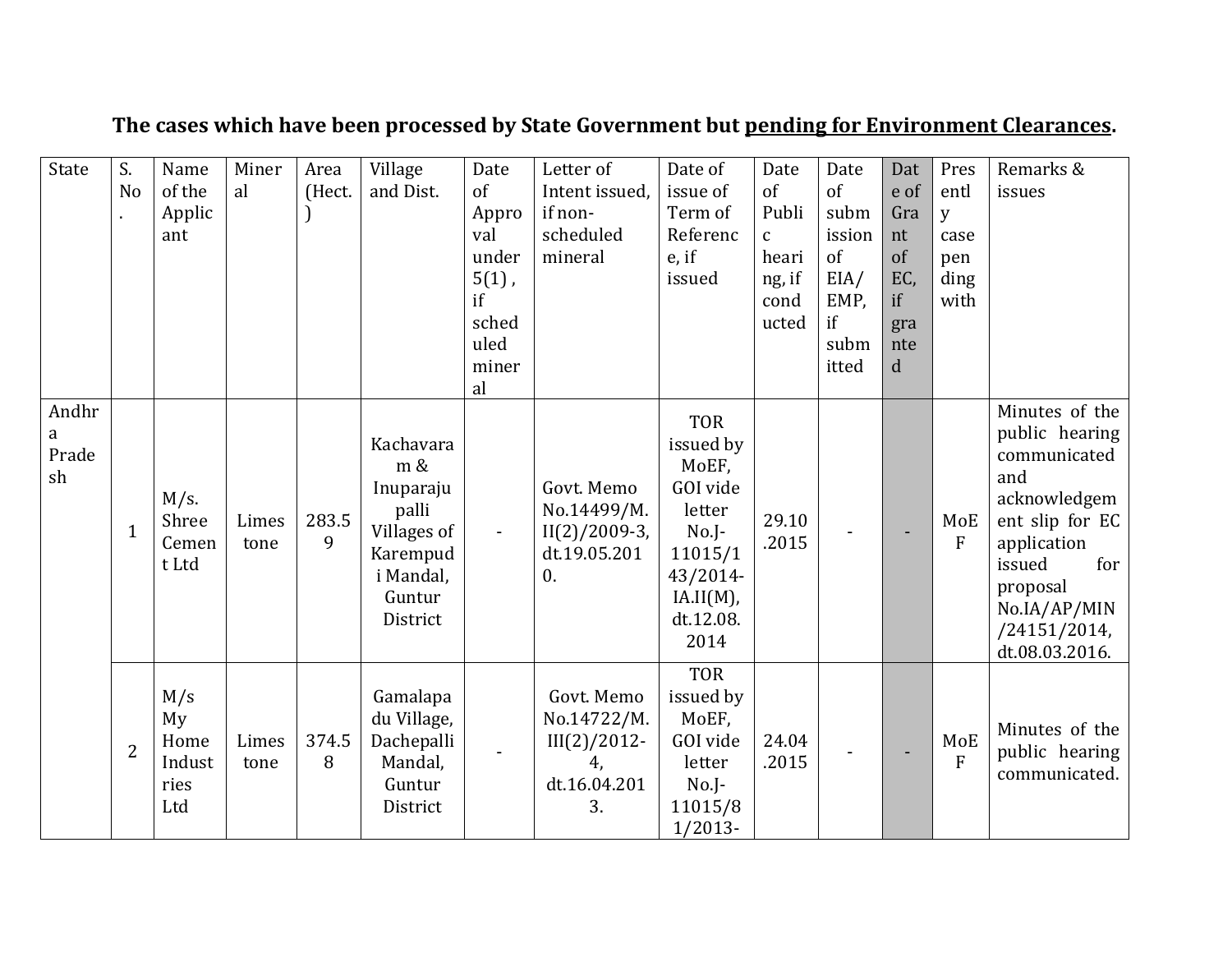|             |                |                                                 |                                 |                      |                                                                                                       |                |                                                                                     | IA.II(M),<br>dt.16.07.<br>2013 |                |     |     |                       |                                                                                       |
|-------------|----------------|-------------------------------------------------|---------------------------------|----------------------|-------------------------------------------------------------------------------------------------------|----------------|-------------------------------------------------------------------------------------|--------------------------------|----------------|-----|-----|-----------------------|---------------------------------------------------------------------------------------|
|             | 3              | M/s<br>V.P.Ce<br>ments<br>Limite<br>$\mathbf d$ | Limes<br>tone                   | 950.0<br>6<br>acres  | Chinnako<br>merla<br>Village,<br>Muylavara<br>m Mandal,<br>Kadapa<br>District                         | $\blacksquare$ | Govt. Memo<br>No.478/M.III<br>$(1)/2013-1$ ,<br>dt.02.09.201<br>3.                  |                                |                |     |     | MoE<br>$\overline{F}$ |                                                                                       |
|             | $\overline{4}$ | M/s<br>A.C.C.<br>Limite<br>d                    | Limes<br>tone                   | 997.0<br>80<br>Hects | Dhanawad<br>a,<br>Chinnako<br>merla etc.,<br>Villages,<br>Mylavara<br>m Mandal,<br>Kadapa<br>District |                | Govt. Memo<br>No.16073/M.<br>$III(1)/2006-$<br>1,<br>dt.22.06.201<br>$\mathbf{0}$ . |                                |                |     |     | MoE<br>$\overline{F}$ |                                                                                       |
|             | 5              | Y.S.Pra<br>thap<br>Reddy                        | Limes<br>tone &<br>Dolom<br>ite | 7.445<br>Hects       | Lingala<br>Village &<br>Mandal<br>Kadapa<br>District                                                  |                | Govt. Memo<br>No.10358/M.<br>$III(1)/2004-$<br>1,<br>dt.06.10.200<br>4.             |                                |                |     |     | MoE<br>$\overline{F}$ |                                                                                       |
| Gujara<br>t | 6              | <b>UltraT</b><br>ech<br>Cemen<br>t Ltd          | Limes<br>tone,<br>Marl          | 14.20<br>.45         | Babarkot<br>Dist:-<br>Amreli                                                                          | $\overline{a}$ | 04.02.2012                                                                          | 15.03.20<br>13                 | $- -$          | $-$ | $-$ | $- -$                 | Pending for<br>approval<br>under Section<br>$6(1)(b)$ of<br><b>MMDR Act,</b><br>1957. |
|             | $\overline{7}$ | UltraT<br>ech                                   | Limes<br>tone,                  | 49.84<br>.54         | Babarkot<br>Dist:-                                                                                    | $\mathbf{u}$   | 04.02.2012                                                                          | 15.03.20<br>13                 | $\overline{a}$ | $-$ | --  |                       | Pending for<br>approval                                                               |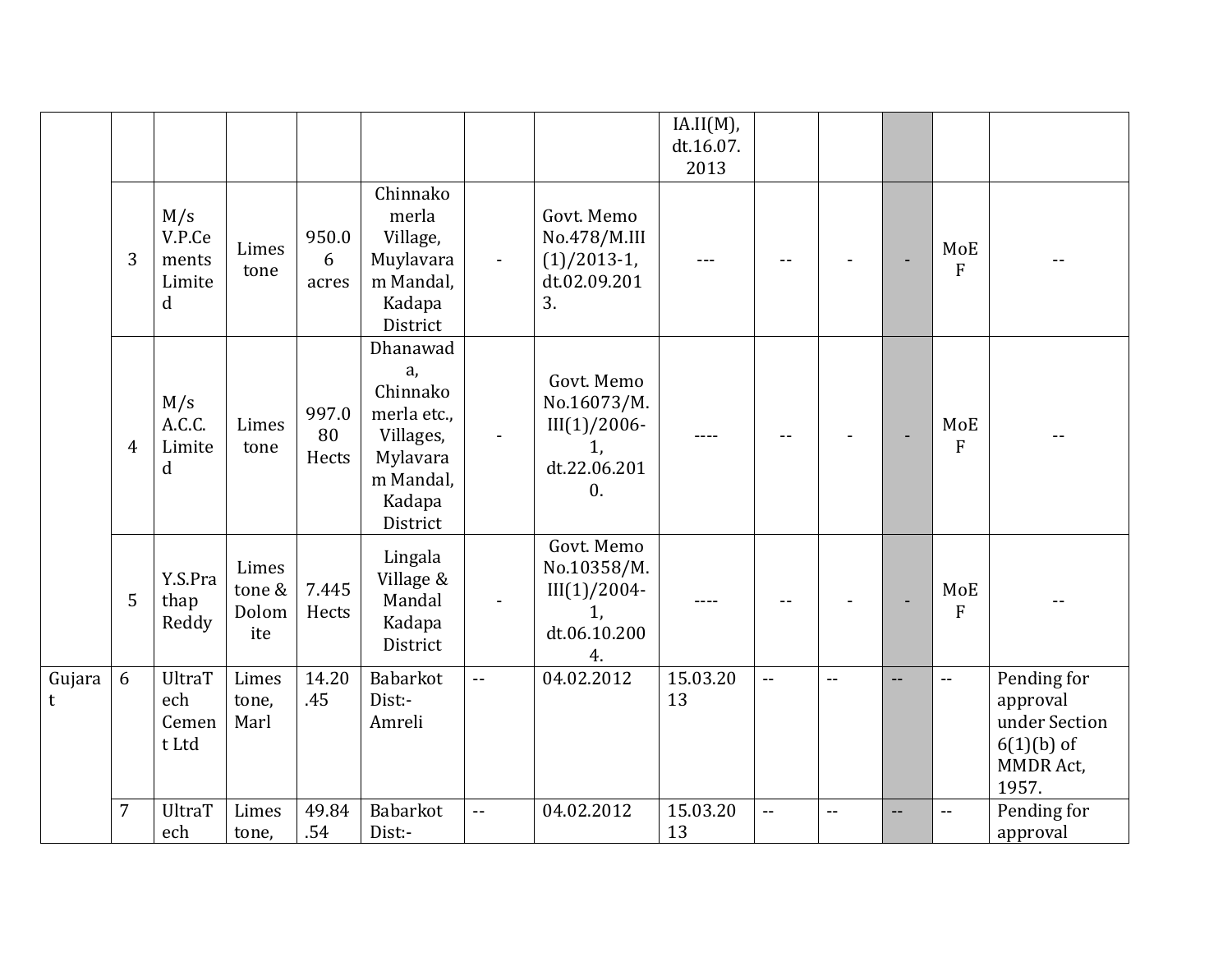|    | Cemen<br>t Ltd                         | Marl           |               | Amreli                                                                            |                          |            |                |                                               |                |                          |                                                                                          | under Section<br>$6(1)(b)$ of<br><b>MMDR Act,</b><br>1957. |
|----|----------------------------------------|----------------|---------------|-----------------------------------------------------------------------------------|--------------------------|------------|----------------|-----------------------------------------------|----------------|--------------------------|------------------------------------------------------------------------------------------|------------------------------------------------------------|
| 8  | <b>UltraT</b><br>ech<br>Cemen<br>t Ltd | Limes<br>tone  | 193.3<br>2.69 | Bhavnagar<br>(Bambhor,<br>Talli)                                                  | $\pm\pm$                 | 04.06.2001 | $\overline{a}$ | Pendi<br>ng                                   | $\sim$ $\sim$  | $-$                      | Stat<br>$\mathsf e$<br>Poll<br>utio<br>$\mathbf n$<br>Cont<br>rol<br>Boar<br>$\mathbf d$ | Pending for<br>public hearing                              |
| 9  | <b>UltraT</b><br>ech<br>Cemen<br>t Ltd | Limes<br>tone  | 670.4<br>8.26 | Bhavnagar<br>(Kotda,<br>Dayal,<br>kalsar)                                         | $\overline{\phantom{a}}$ | 04.06.2001 | $\overline{a}$ | Pendi<br>ng                                   | $\overline{a}$ | $\overline{\phantom{a}}$ | Stat<br>${\bf e}$<br>Poll<br>utio<br>$\mathbf n$<br>Cont<br>rol<br>Boar<br>$\mathbf d$   | Pending for<br>public hearing                              |
| 10 | <b>UltraT</b><br>ech<br>Cemen<br>t Ltd | Limes<br>tone  | 851.3<br>2.13 | Bhavnagar<br>(Methda,<br>Madhuvan<br>, Zanzmer,<br>Rajpara,<br>Saliya,<br>Gadula) | $\overline{\phantom{a}}$ | 21.07.1999 | $\overline{a}$ | Pendi<br>ng                                   | $\sim$ $\sim$  | $-$                      | Stat<br>$\mathbf e$<br>Poll<br>utio<br>$\mathbf n$<br>Cont<br>rol<br>Boar<br>d           | Pending for<br>public hearing                              |
| 11 | Indo<br>Rama                           | Limes<br>tone, | 891.7<br>1.85 | Rohina,<br>Balana,                                                                | $\overline{\phantom{a}}$ | 08.02.2006 | Applied        | $\mathord{\hspace{1pt}\text{--}\hspace{1pt}}$ | $-$            | $-$                      | Stat<br>$\mathsf e$                                                                      | $\overline{\phantom{a}}$                                   |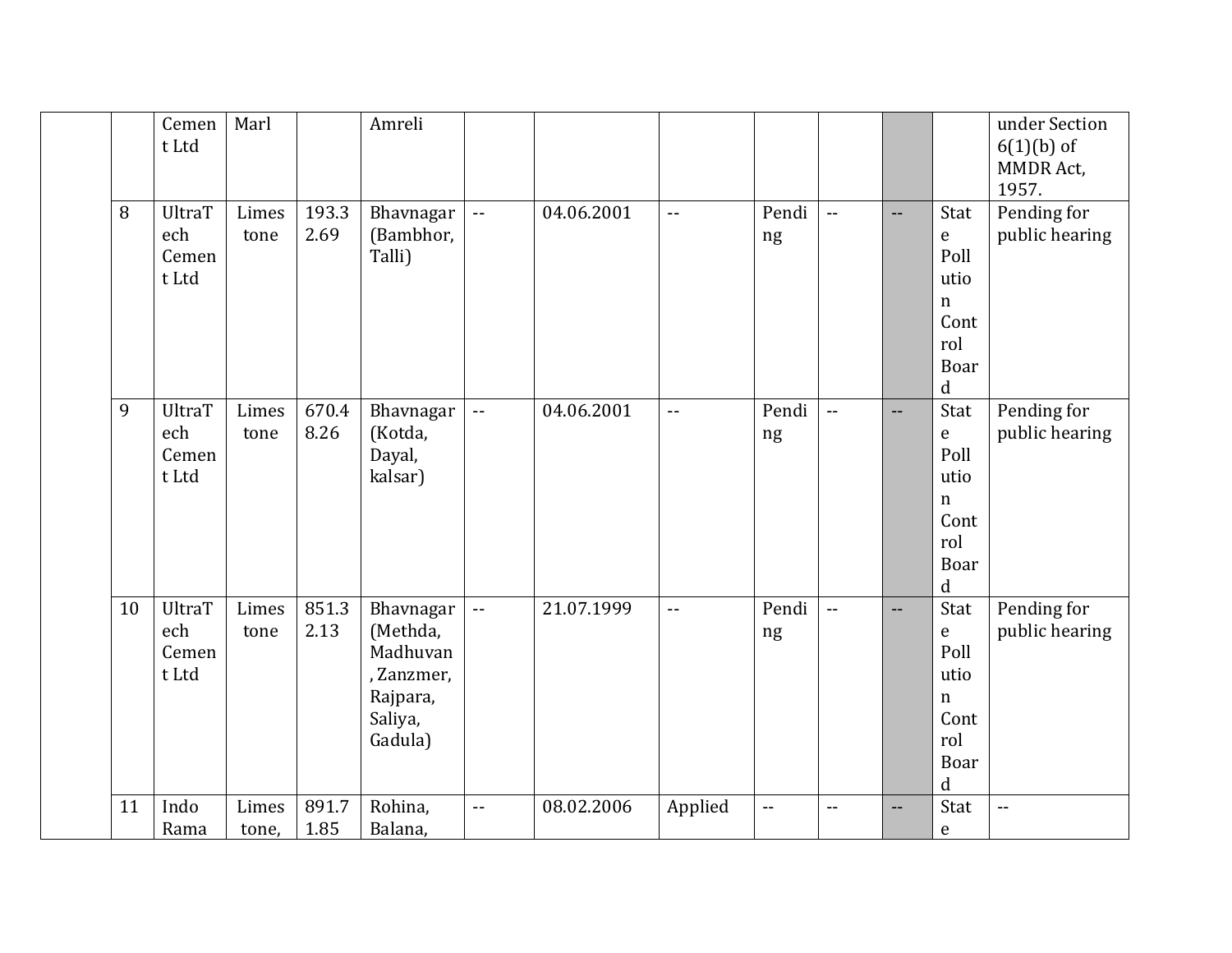|                 |    | Cemen<br>t Ltd<br>(Heide<br>lberg<br>Cemen<br>t India<br>Ltd) | Marl                        |                       | Vadhera<br>Dist:-<br>Amreli                    |                |            |       |       |     |                                  | Poll<br>utio<br>$\mathbf n$<br>Cont<br>rol<br>Boar<br>$\mathbf d$ |                                                            |
|-----------------|----|---------------------------------------------------------------|-----------------------------|-----------------------|------------------------------------------------|----------------|------------|-------|-------|-----|----------------------------------|-------------------------------------------------------------------|------------------------------------------------------------|
|                 | 12 | Ambuj<br>a<br>Cemen<br>t Ltd                                  | Limes<br>tone               | 591.1<br>3.89         | Lodhva<br>Dist:-<br>Girsomnat<br>h             | $-$            | 20.09.2013 |       |       |     |                                  |                                                                   | Final<br>presentation is<br>done. Awaited<br>for final EC. |
| Mahar<br>ashtra | 13 | $M/s$ .<br>Corpo<br>rate<br>Ispat<br>Alloys<br>Ltd.           | Iron<br><b>Ore</b>          | 72.6                  | Fuser,<br>Dist.<br>Gadchiroli                  | 19/07<br>/2011 | $---$      |       | ---   | --- | Not<br>gra<br>nte<br>$\mathbf d$ | MoE<br>${\bf F}$                                                  |                                                            |
|                 | 14 | M/s. Y<br>&M<br>Cemen<br>t<br>(India<br>$)$ Pvt.<br>Ltd.      | Limes<br>tone               | 252.0<br>$\mathbf{0}$ | Devalmari<br>Katepalli,<br>Dist.<br>Gadchiroli | ------         | 12/08/2008 | $---$ | $---$ | --- | Not<br>gra<br>nte<br>d           | MoE<br>${\bf F}$                                                  |                                                            |
|                 | 15 | M/s.<br>Gujrat<br>Ambuj<br>a<br>Cemen<br>t Ltd.               | Limes<br>tone               | 282.7<br>$\mathbf{1}$ | Devalmari<br>Katepalli,<br>Dist.<br>Gadchiroli | ------         | $---$      | $---$ | ---   | --- | Not<br>gra<br>nte<br>d           | MoE<br>${\bf F}$                                                  |                                                            |
|                 | 16 | $M/s$ .<br>Centra<br>l India                                  | Manga<br>nese<br><b>Ore</b> | 50.00                 | Bhandarb<br>odi, Dist.<br>Nagpur               | 13/03<br>/2006 | $--$       |       | $---$ | --- | Not<br>gra<br>nte                | MoE<br>${\bf F}$                                                  |                                                            |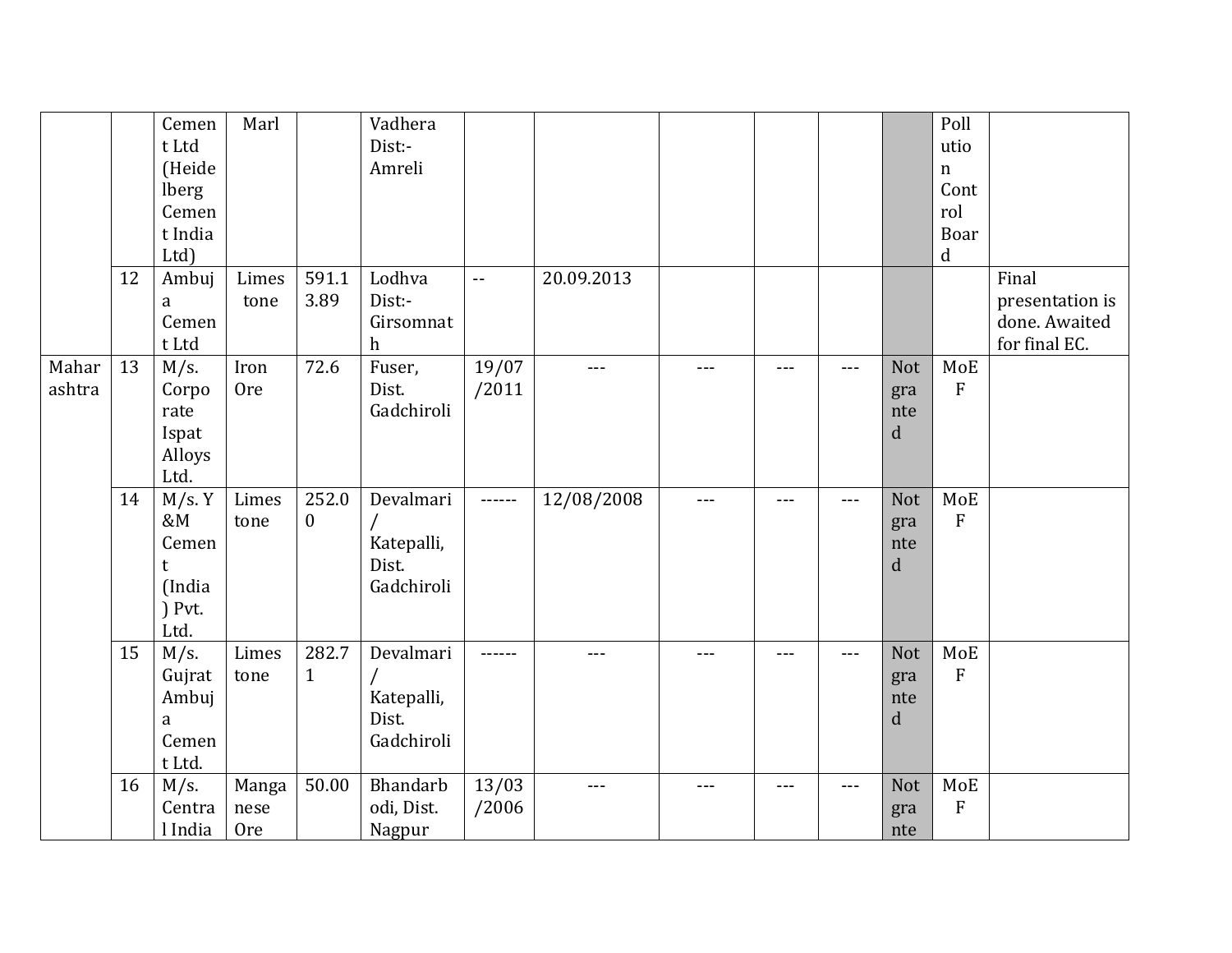|    | Minin                                                      |                             |       |                                  |                |       |       |         |                      | $\mathbf d$                             |                                            |  |
|----|------------------------------------------------------------|-----------------------------|-------|----------------------------------|----------------|-------|-------|---------|----------------------|-----------------------------------------|--------------------------------------------|--|
|    | g<br>&Mark<br>eting<br>Corpn.<br>(CIMM<br>$CO$ )           |                             |       |                                  |                |       |       |         |                      |                                         |                                            |  |
| 17 | $M/s$ .<br>Jagada<br>mba<br>Power<br>and<br>Alloys<br>Ltd. | Manga<br>nese<br><b>Ore</b> | 90.95 | Bhandarb<br>odi, Dist.<br>Nagpur | 14/12<br>/2005 |       | ---   | $- - -$ | $---$                | <b>Not</b><br>gra<br>nte<br>$\mathbf d$ | MoE<br>${\bf F}$                           |  |
| 18 | $M/s$ .<br>Viraj<br>Profile                                | Chro<br>mite                | 43.37 | Taka, Dist.<br>Nagpur            | 29/12<br>/2009 |       | $---$ | $--$    | $\qquad \qquad - -$  | <b>Not</b><br>gra<br>nte<br>$\mathbf d$ | $\operatorname{\mathsf{MoE}}$<br>${\bf F}$ |  |
| 19 | $M/s$ .<br>Veet<br>Rag<br>Home<br>s Pvt.<br>Ltd.           | Manga<br>nese<br><b>Ore</b> | 6.71  | Kachurvah<br>i, Dist.<br>Nagpur  | 07/10<br>/2009 |       | ---   |         | $---$                | <b>Not</b><br>gra<br>nte<br>$\mathbf d$ | MoE<br>${\bf F}$                           |  |
| 20 | Sou.<br>Rachn<br>a<br>Ashis<br><b>Belork</b><br>ar         | Manga<br>nese<br><b>Ore</b> | 26.67 | Kawtha,<br>Dist.<br>Nagpur       | PL to<br>ML    | $---$ | ---   | ---     | $---$                | <b>Not</b><br>gra<br>nte<br>d           | MoE<br>${\bf F}$                           |  |
| 21 | $M/s$ .<br>MOIL                                            | Manga<br>nese<br><b>Ore</b> | 5.62  | Satak,<br>Dist.<br>Nagpur        | PL to<br>ML    | $---$ | $---$ | $- - -$ | $\sim$ $\sim$ $\sim$ | <b>Not</b><br>gra<br>nte                | MoE<br>${\bf F}$                           |  |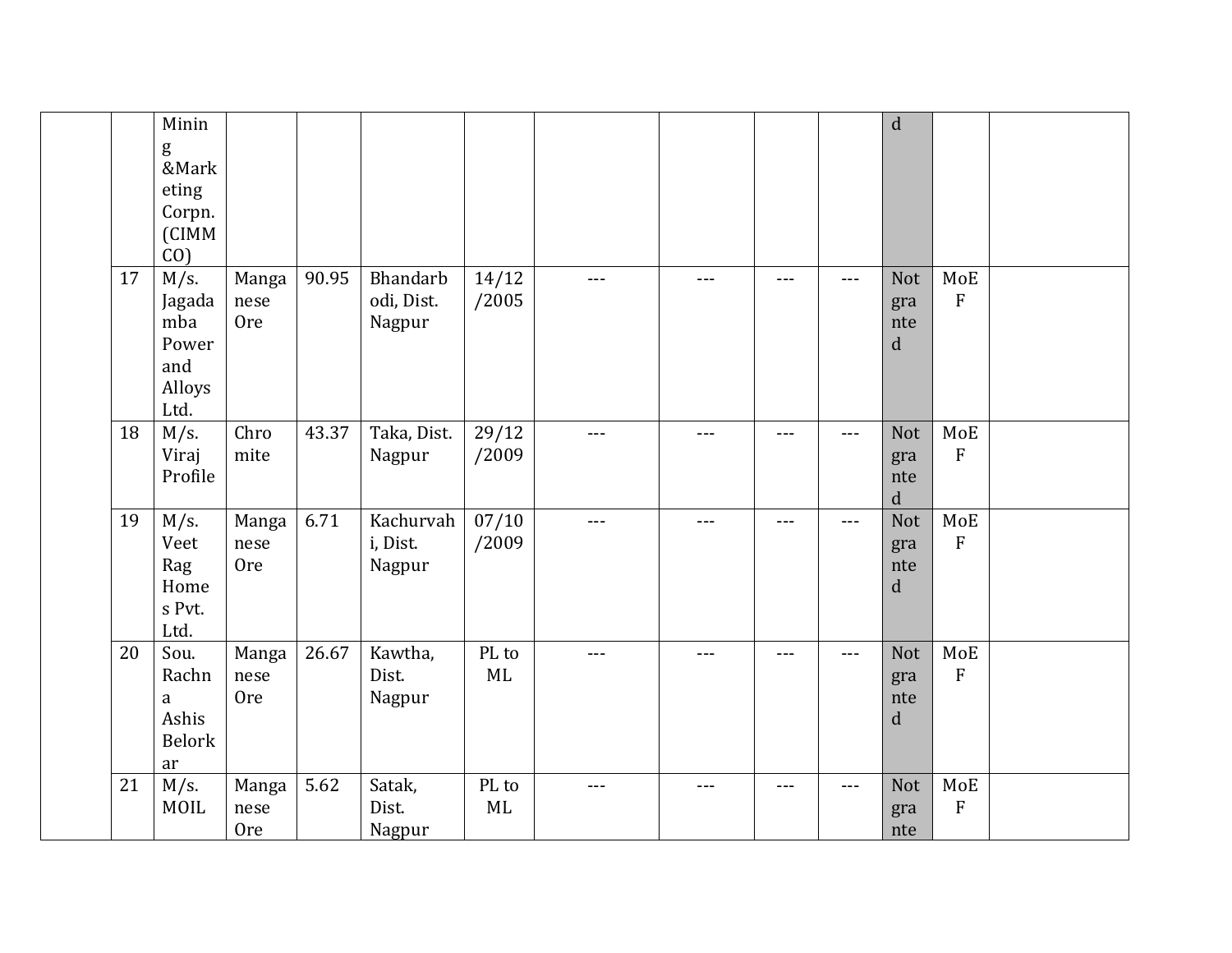|    |                                                                                     |                                              |                         |                                                   |                |       |                     |       |       | $\mathbf d$                             |                                                 |  |
|----|-------------------------------------------------------------------------------------|----------------------------------------------|-------------------------|---------------------------------------------------|----------------|-------|---------------------|-------|-------|-----------------------------------------|-------------------------------------------------|--|
| 22 | M/s.<br>MOIL                                                                        | Manga<br>nese<br><b>Ore</b>                  | 126.8<br>$\overline{4}$ | Gumgaon,<br>Kodegaon<br>&Tagai<br>Dist.<br>Nagpur | PL to<br>ML    | ---   | $---$               |       | $---$ | Not<br>gra<br>nte<br>d                  | MoE<br>$\mathbf{F}$                             |  |
| 23 | Smt.<br>Nila V.<br>Demp<br>$\mathbf{0}$<br>&Shriv<br>inas V.<br>Demp<br>$\mathbf 0$ | Iron<br><b>Ore</b>                           | 263.8<br>$\overline{2}$ | Zolambe,<br>Dist.<br>Sindhudur<br>g               | 01/08<br>/2008 | $---$ | $---$               | ---   | $---$ | <b>Not</b><br>gra<br>nte<br>$\mathbf d$ | MoE<br>$\overline{F}$                           |  |
| 24 | $M/s$ .<br>Miner<br>als<br>and<br>Metals                                            | Iron<br><b>Ore</b><br>&Man<br>ganes<br>e Ore | 51.79                   | Satarda,<br>Dist.<br>Sindhudur<br>g               | 09/06<br>/2008 | $---$ | 29/12/2<br>008      | $---$ | ---   | <b>Not</b><br>gra<br>nte<br>$\mathbf d$ | $\operatorname{\mathsf{MoE}}$<br>$\overline{F}$ |  |
| 25 | Shri.<br>Shrivi<br>nas V.<br>Demp<br>$\mathbf 0$                                    | Iron<br><b>Ore</b>                           | 437.9<br>3              | Asaniye,<br>Dist.<br>Sindhudur<br>g               | 29/03<br>/2007 | $---$ | 01/09/2<br>008      | ---   | $---$ | <b>Not</b><br>gra<br>nte<br>$\mathbf d$ | MoE<br>$\overline{F}$                           |  |
| 26 | Shri.<br>Haroo<br>$\mathbf n$<br>Aham<br>ed<br>Fazlan                               | Bauxit<br>$\mathbf{e}$                       | 139.0<br>5              | Mandivali,<br>Dist.<br>Ratnagiri                  | 18/06<br>/2007 | $---$ | $---$               | ---   | $---$ | <b>Not</b><br>gra<br>nte<br>d           | MoE<br>$\boldsymbol{\mathrm{F}}$                |  |
| 27 | M/s<br>Rare                                                                         | Ilmeni<br>te,                                | 17.00                   | Kolthare,<br>Dist.                                | 17/04<br>/2007 | $---$ | $\qquad \qquad - -$ | $---$ | $---$ | <b>Not</b><br>gra                       | MoE<br>${\bf F}$                                |  |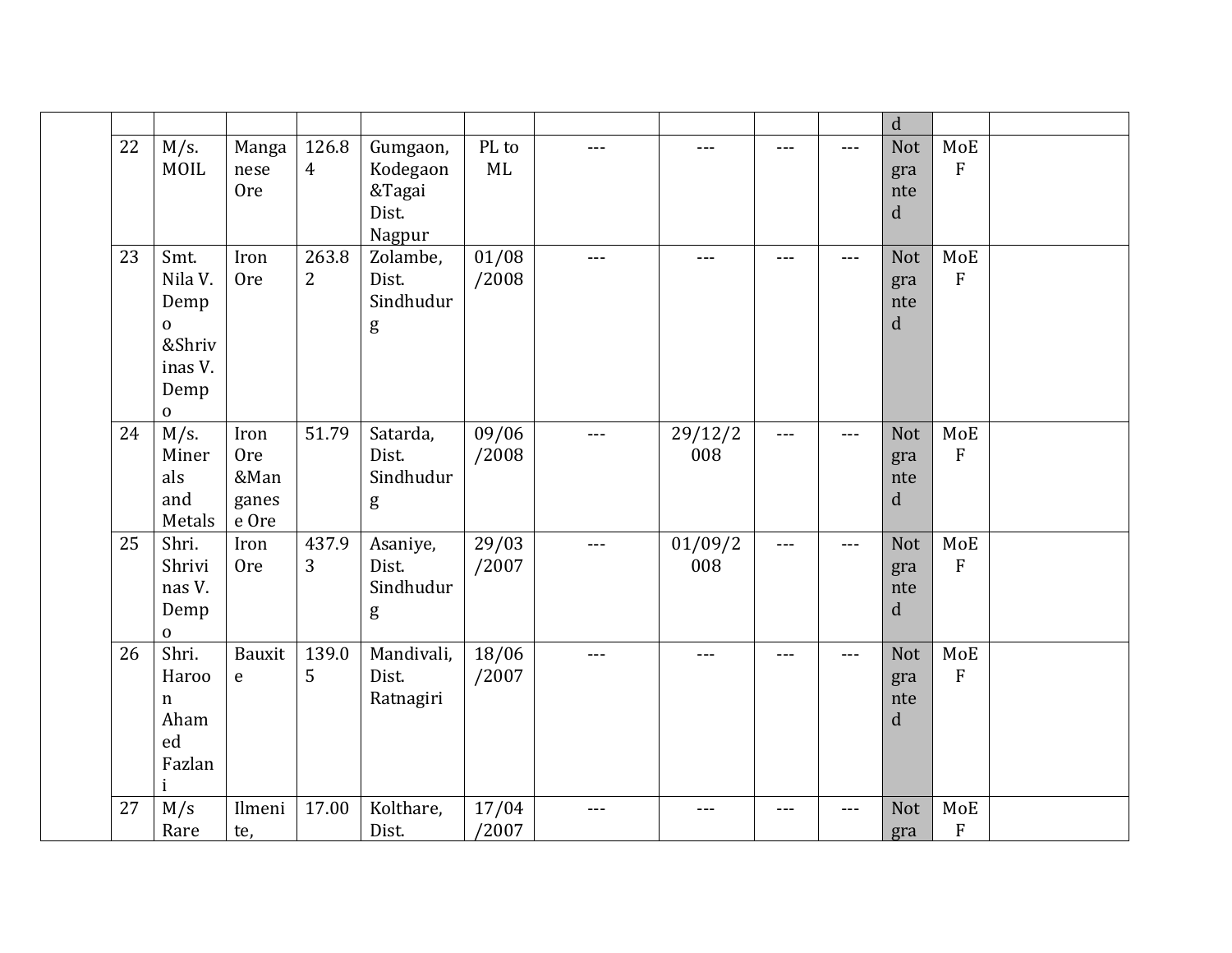|    | Miner<br>als                             | Magne<br>tite,<br>Garne<br>t                  |       | Ratnagiri                         |                |         |       |       |                   | nte<br>$\mathbf d$                      |                                            |  |
|----|------------------------------------------|-----------------------------------------------|-------|-----------------------------------|----------------|---------|-------|-------|-------------------|-----------------------------------------|--------------------------------------------|--|
| 28 | M/s<br>Rare<br>Miner<br>als              | Ilmeni<br>te,<br>Magne<br>tite,<br>Garne<br>t | 10.75 | Dhbhol,<br>Dist.<br>Ratnagiri     | 17/04<br>/2007 | $- - -$ | $---$ | $---$ | $\frac{1}{2}$     | Not<br>gra<br>nte<br>$\mathbf d$        | MoE<br>${\bf F}$                           |  |
| 29 | M/s<br>Rare<br>Miner<br>als              | Ilmeni<br>te,<br>Magne<br>tite,<br>Garne<br>t | 4.75  | Pawas,<br>Dist.<br>Ratnagiri      | 17/04<br>/2007 | $---$   | $---$ | ---   | $\frac{1}{2}$     | <b>Not</b><br>gra<br>nte<br>$\mathbf d$ | $\operatorname{\mathsf{MoE}}$<br>${\bf F}$ |  |
| 30 | M/s<br>Rare<br>Miner<br>als              | Ilmeni<br>te,<br>Magne<br>tite,<br>Garne<br>t | 14.00 | Dandewad<br>i, Dist.<br>Ratnagiri | 17/04<br>/2007 | $---$   | ---   | ---   | $---$             | <b>Not</b><br>gra<br>nte<br>$\mathbf d$ | MoE<br>F                                   |  |
| 31 | M/s<br>Rare<br>Miner<br>als              | Ilmeni<br>te,<br>Magne<br>tite,<br>Garne<br>t | 4.00  | Randpar,<br>Dist.<br>Ratnagiri    | 17/04<br>/2007 | ---     | $---$ | $---$ | $\qquad \qquad -$ | <b>Not</b><br>gra<br>nte<br>$\mathbf d$ | MoE<br>${\bf F}$                           |  |
| 32 | $M/s$ .<br>Ashap<br>ura<br>Minec<br>heme | Bauxit<br>${\bf e}$                           | 62.77 | Sakhri,<br>Dist.<br>Ratnagiri     | 03/07<br>/2009 |         | ---   | ---   | $\frac{1}{2}$     | <b>Not</b><br>gra<br>nte<br>$\mathbf d$ | $\operatorname{\mathsf{MoE}}$<br>F         |  |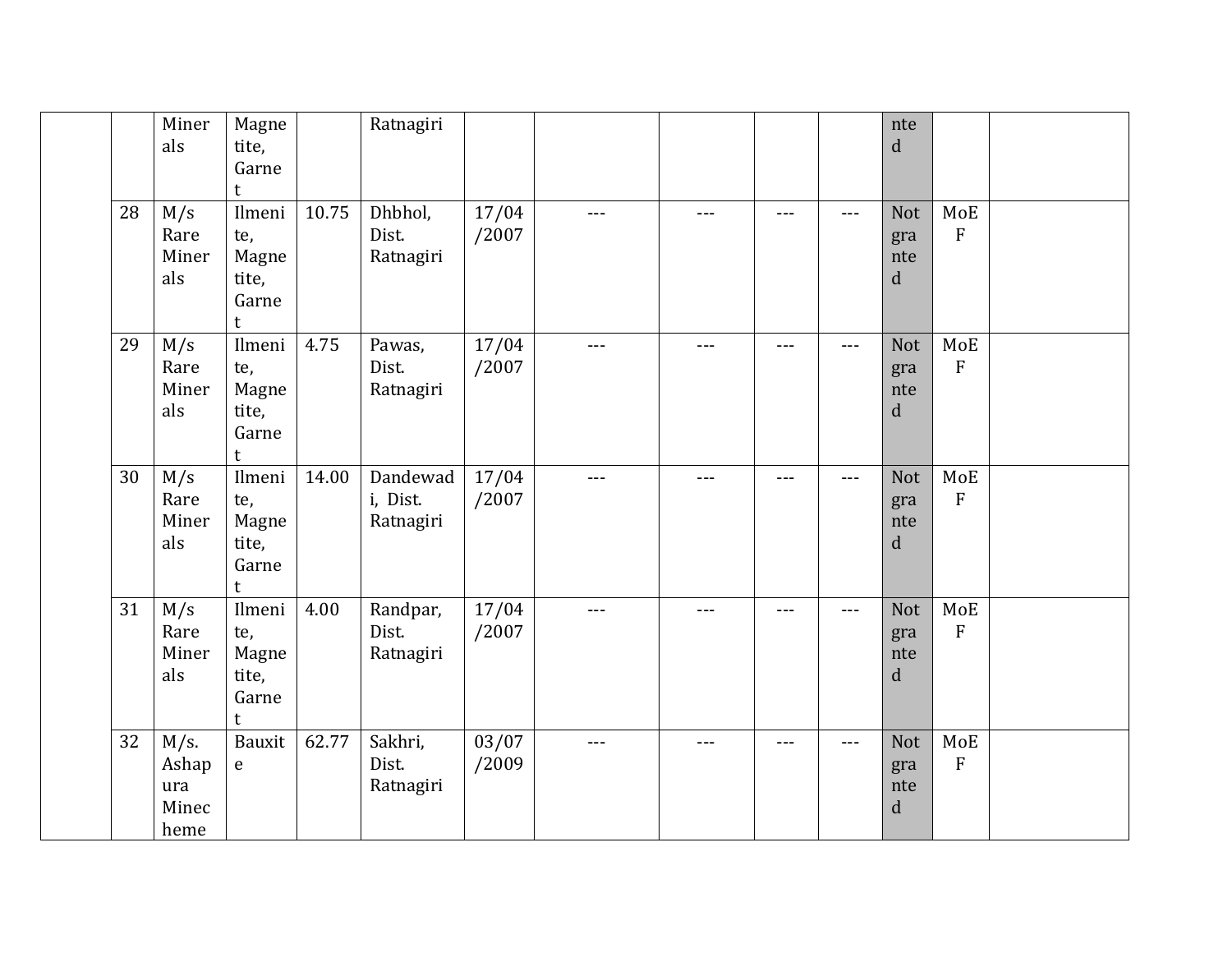|    | Ltd                                                                    |                        |                         |                                          |                          |       |                |         |               |                                         |                                            |  |
|----|------------------------------------------------------------------------|------------------------|-------------------------|------------------------------------------|--------------------------|-------|----------------|---------|---------------|-----------------------------------------|--------------------------------------------|--|
| 33 | Shri.<br>Prakas<br>h<br>Anand<br>rao<br>Gawan<br>di a/s<br>Gaikw<br>ad | Bauxit<br>$\mathsf e$  | 113.5<br>3              | Javali,<br>Dist.<br>Kolhapur             | 23/07<br>/2001           | $---$ | $---$          | $---$   | $---$         | <b>Not</b><br>gra<br>nte<br>d           | MoE<br>${\bf F}$                           |  |
| 34 | Shri.<br>Prakas<br>h<br>Anand<br>rao<br>Gawan<br>di a/s<br>Gaikw<br>ad | Bauxit<br>${\bf e}$    | 26.24                   | Ugegiri,<br>Dist.<br>Kolhapur            | 19/11<br>/2003           | $---$ | $---$          | ---     | $  -$         | <b>Not</b><br>gra<br>nte<br>${\bf d}$   | $\operatorname{\mathsf{MoE}}$<br>${\bf F}$ |  |
| 35 | $M/s$ .<br>Anand<br>Mines<br>Produ<br>ct Ltd.                          | Bauxit<br>$\mathbf{e}$ | 221.2<br>$\overline{4}$ | Dhangarw<br>adi, Dist.<br>Kolhapur       | 28/01<br>/2003           | $---$ | $---$          | $---$   | $---$         | <b>Not</b><br>gra<br>nte<br>$\mathbf d$ | MoE<br>$\overline{F}$                      |  |
| 36 | $M/s$ .<br>Punta<br>mbeka<br>r<br>Mines                                | Bauxit<br>$\mathbf e$  | 206.3<br>$\overline{7}$ | Talgaon<br>&Baveli,<br>Dist.<br>Kolhapur | $\frac{30}{06}$<br>/2005 | $---$ | $---$          | $- - -$ | $  -$         | <b>Not</b><br>gra<br>nte<br>$\mathbf d$ | MoE<br>${\bf F}$                           |  |
| 37 | $M/s$ .<br>Decca<br>n<br>Miner                                         | Bauxit<br>$\mathbf{e}$ | 369.9<br>6              | Gargoti<br>block,<br>Dist.<br>Kolhapur   | 10/07<br>/2009           | $---$ | 25/02/2<br>011 | $---$   | $\frac{1}{2}$ | <b>Not</b><br>gra<br>nte<br>$\mathbf d$ | MoE<br>${\bf F}$                           |  |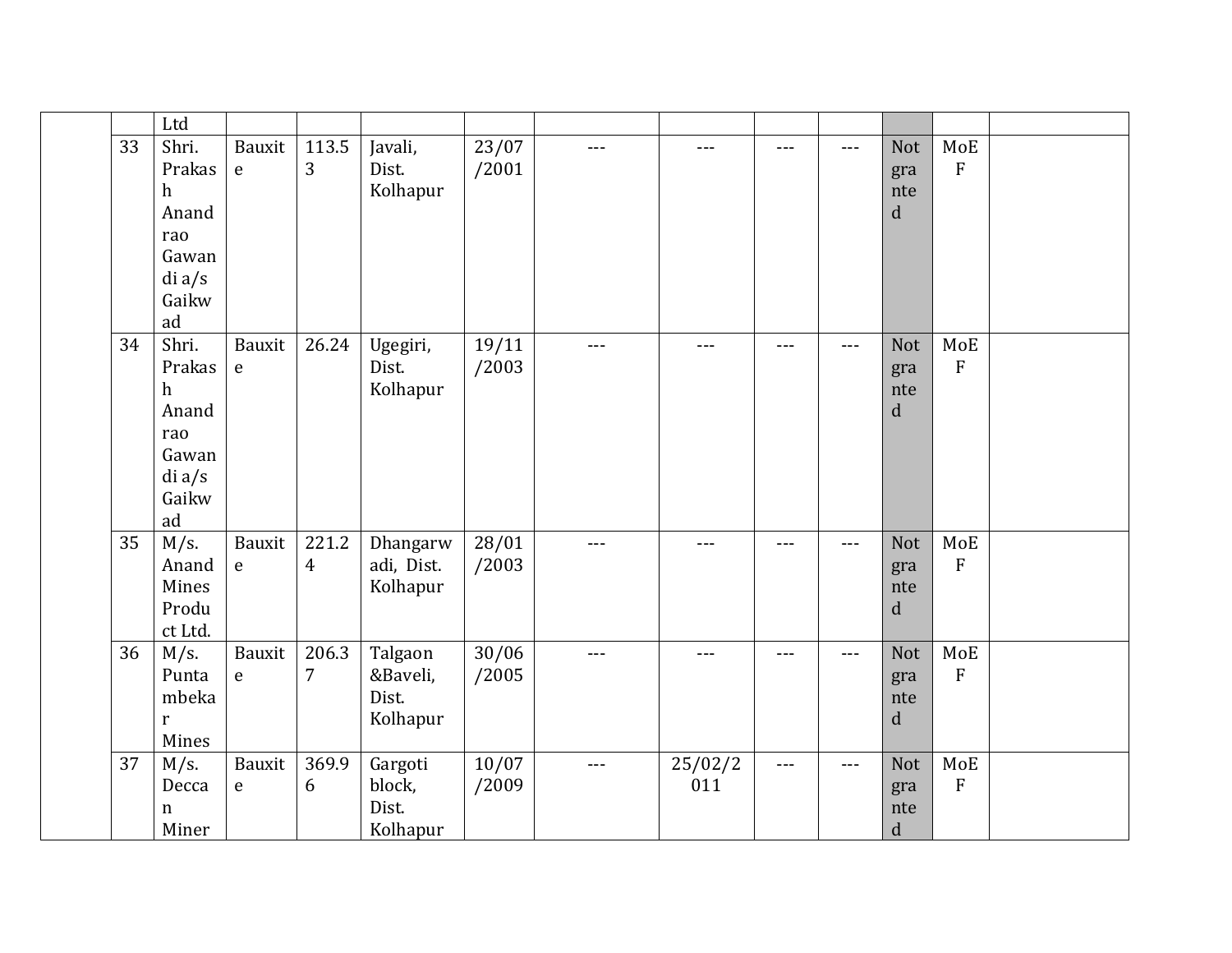|    | als                                                             |                        |                         |                                                   |                |            |       |        |       |                                         |                                              |  |
|----|-----------------------------------------------------------------|------------------------|-------------------------|---------------------------------------------------|----------------|------------|-------|--------|-------|-----------------------------------------|----------------------------------------------|--|
| 38 | M/s.<br>Bharte<br>sh<br>Contr<br>uction<br>Co.                  | Bauxit<br>$\mathbf{e}$ | 76.61                   | Pargaon,<br>Chorte<br>&Walke,<br>Dist.<br>Raigad  | 07/03<br>/2009 | $---$      | $---$ | ---    | ---   | <b>Not</b><br>gra<br>nte<br>d           | MoE<br>$\overline{F}$                        |  |
| 39 | $M/s$ .<br>Bharte<br>sh<br>Contr<br>uction<br>Co.               | Bauxit<br>$\mathbf{e}$ | 61.97                   | Usroli,<br>Sarve,<br>Nandgaon,<br>Dist.<br>Raigad | 11/09<br>/2009 | $---$      | $---$ | $---$  | ---   | <b>Not</b><br>gra<br>nte<br>d           | MoE<br>$\mathbf{F}$                          |  |
| 40 | $M/s$ .<br>Bharte<br>sh<br>Contr<br>uction<br>Co.               | Bauxit<br>${\bf e}$    | 41.79<br>.20            | Mandle<br>&Pargaon,<br>Dist.<br>Raigad            | 07/03<br>/2009 | $---$      | $---$ | $-- -$ | ---   | <b>Not</b><br>gra<br>nte<br>d           | MoE<br>$\overline{F}$                        |  |
| 41 | $M/s$ .<br><b>New</b><br>India<br>Minin<br>g<br>Corpo<br>ration | Limes<br>tone          | 293.1<br>$\overline{2}$ | Chedvi,<br>Dist.<br>Chandrap<br>ur                | -----          | 28/02/2006 | ---   | $---$  | ---   | <b>Not</b><br>gra<br>nte<br>d           | MoE<br>$\overline{F}$                        |  |
| 42 | $M/s$ .<br>Murli<br>Indust<br>ries<br>Ltd.                      | Limes<br>tone          | 695.7<br>$\overline{2}$ | Chedvi,<br>Dist.<br>Chandrap<br>ur                | -----          | 28/02/2006 | ---   | $---$  | $---$ | <b>Not</b><br>gra<br>nte<br>$\mathbf d$ | MoE<br>$\overline{F}$                        |  |
| 43 | Shri.<br>Subha                                                  | Laterit<br>$\mathsf e$ | 24.3                    | Pandharw<br>ani, Dist.                            | -----          | 12/12/2008 | $---$ | $---$  | ---   | <b>Not</b><br>gra                       | $\operatorname{\mathsf{MoE}}$<br>$\mathbf F$ |  |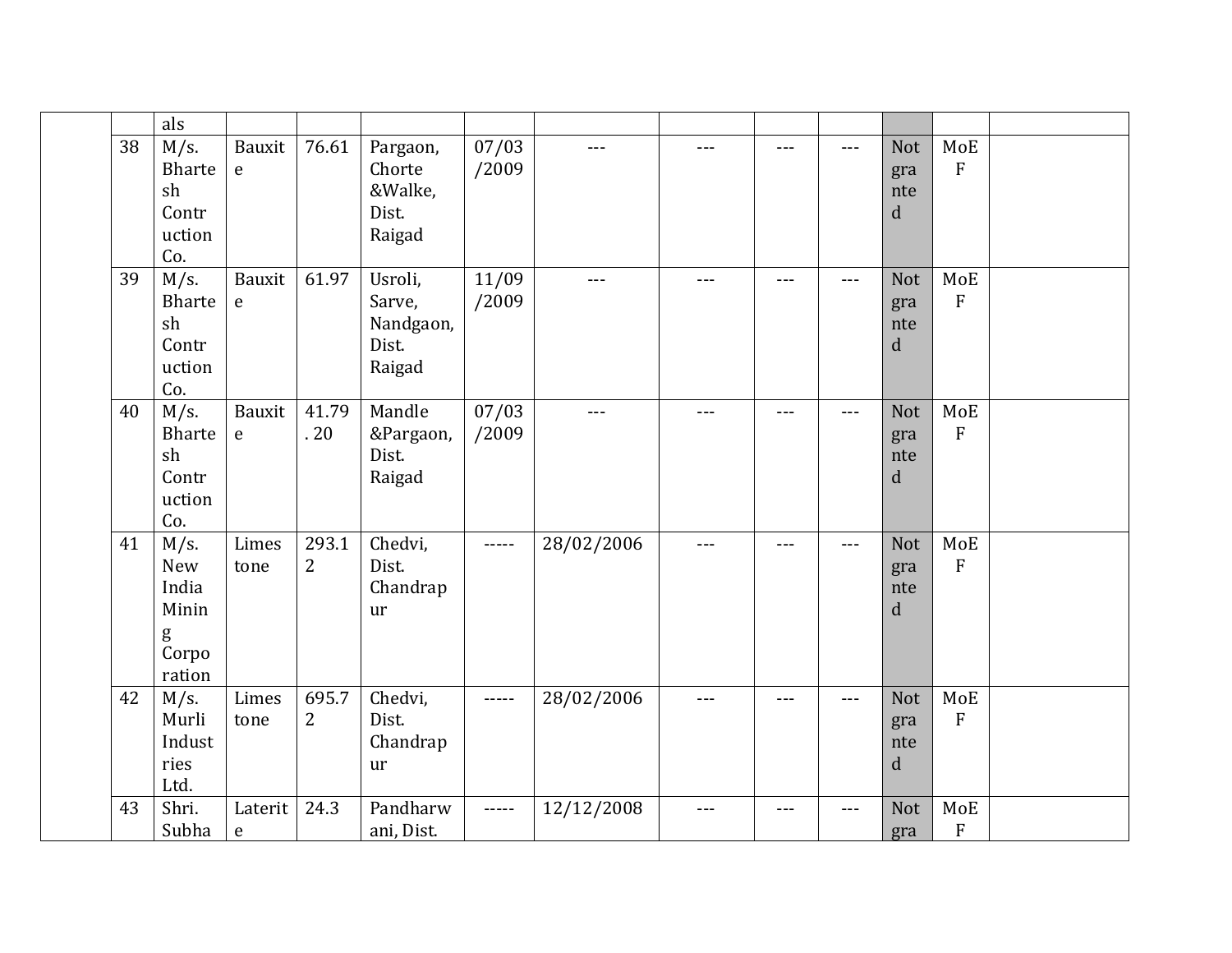|               |    | sh<br>Ramch<br>andrar                                          |                                |              | Chandrap<br>ur                              |                                    |                |               |                |                | nte<br>d                                |                            |                             |
|---------------|----|----------------------------------------------------------------|--------------------------------|--------------|---------------------------------------------|------------------------------------|----------------|---------------|----------------|----------------|-----------------------------------------|----------------------------|-----------------------------|
|               |    | ao<br>Dhote                                                    |                                |              |                                             |                                    |                |               |                |                |                                         |                            |                             |
|               | 44 | Shri.<br>Raja<br>Khand<br>erao<br>Desh<br>mukh<br>Palsik<br>ar | Limes<br>tone<br>&Dolo<br>mite | 47.12        | Bahilamp<br>ur Dist.<br>Yavatmal            | -----                              | 15/07/2008     | $---$         | $---$          | $---$          | Not<br>gra<br>nte<br>d                  | MoE<br>F                   |                             |
|               | 45 | $M/s$ .<br><b>ILD</b><br>Cemen<br>t Ltd.                       | Limes<br>tone<br>&Dolo<br>mite | 72.88        | Bahilamp<br>ur, Dist.<br>Chandrap<br>ur     | $- - - - -$                        | 15/07/2008     | ---           | $---$          | $---$          | <b>Not</b><br>gra<br>nte<br>$\mathbf d$ | MoE<br>$\mathbf{F}$        |                             |
| Rajast<br>han | 46 | $M/s$ .<br>Rashtr<br>iya<br>Ispat<br>Nigam<br>Ltd.             | Iron<br>ore                    | 945.8<br>575 | Baneda,<br>sultangarh<br>baran/Bhi<br>lwara | 19-<br>$03 - 13$                   | $31 - 05 - 13$ | Not<br>issued | N <sub>o</sub> | N <sub>o</sub> | N <sub>o</sub>                          | <b>MoE</b><br>$\mathbf{F}$ |                             |
|               | 47 | $M/s$ .<br>Geo<br>Miner<br>als                                 | Siliceo<br>us<br>earth         | 4.333<br>2   | Bariyad/B<br>armer                          | Not<br>requir<br>ed                | 03-07-14       | Not<br>issued | N <sub>o</sub> | No             | N <sub>o</sub>                          | <b>SIEA</b>                |                             |
|               | 48 | Mrs.<br>Indud<br>evi                                           | Siliceo<br>us<br>earth         | 4.5          | ka<br>Jasme<br>gaon/Bar<br>mer              | Not<br>requir<br>${\bf e} {\bf d}$ | $10 - 07 - 14$ | Not<br>issued | N <sub>o</sub> | No             | N <sub>o</sub>                          | <b>DIE</b><br>A            | Sent back to<br><b>SIEA</b> |
|               | 49 | Mr.<br>Shank<br>ar                                             | Siliceo<br>us<br>earth         | 4.245<br>6   | Dharwi/B<br>armer                           | Not<br>requir<br>ed                | 18-08-14       | Not<br>issued | N <sub>o</sub> | No             | N <sub>o</sub>                          | <b>SIEA</b>                |                             |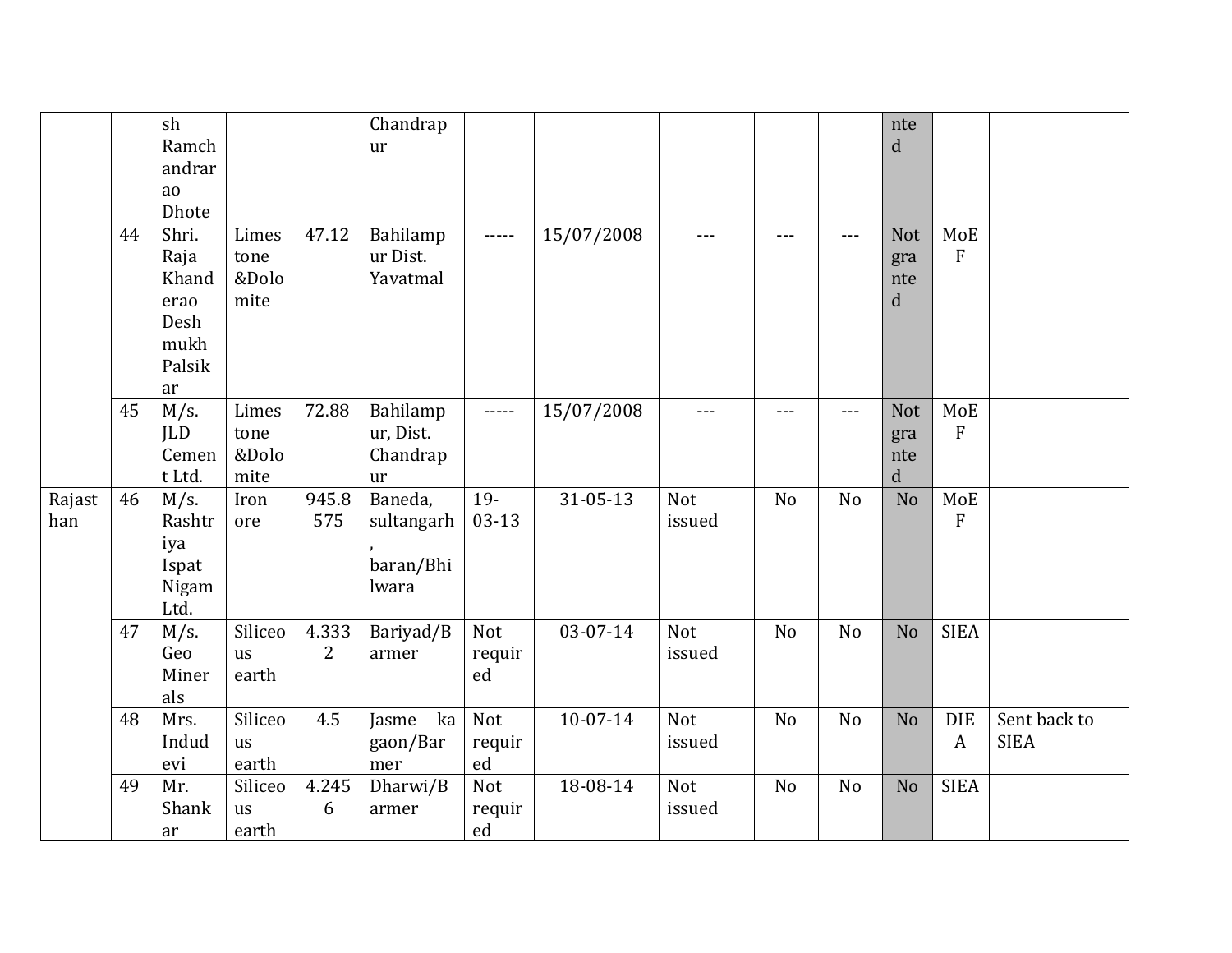|    | Singh                                |                               |                       |                             |                            |          |                      |                |                |                |                                |                             |
|----|--------------------------------------|-------------------------------|-----------------------|-----------------------------|----------------------------|----------|----------------------|----------------|----------------|----------------|--------------------------------|-----------------------------|
| 50 | Mr.<br>Surya<br>prakas<br>h<br>Singh | Siliceo<br>us<br>earth        | 4.700<br>04           | Dharwi/B<br>armer           | <b>Not</b><br>requir<br>ed | 21-08-14 | <b>Not</b><br>issued | N <sub>o</sub> | N <sub>o</sub> | N <sub>o</sub> | <b>SIEA</b>                    |                             |
| 51 | Mr.<br>Bhupe<br>ndra<br>Choud<br>ary | Siliceo<br><b>us</b><br>earth | 4.5                   | Kotda/Bar<br>mer            | Not<br>requir<br>ed        | 26-09-14 | Not<br>issued        | N <sub>o</sub> | No             | N <sub>o</sub> | <b>SIEA</b>                    |                             |
| 52 | Mr.<br>Devi<br>Singh                 | Siliceo<br>us<br>earth        | 4.4                   | Lalso ki<br>dadi/Bar<br>mer | <b>Not</b><br>requir<br>ed | 16-06-14 | <b>Not</b><br>issued | N <sub>o</sub> | N <sub>o</sub> | N <sub>o</sub> | <b>SIEA</b>                    |                             |
| 53 | Mr.<br>Nainar<br>am                  | Siliceo<br>us<br>earth        | 4.75                  | Dharwi/B<br>armer           | <b>Not</b><br>requir<br>ed | 14-10-14 | Not<br>issued        | N <sub>o</sub> | N <sub>o</sub> | N <sub>o</sub> | <b>DIE</b><br>$\boldsymbol{A}$ | Sent back to<br><b>SIEA</b> |
| 54 | Mr.<br>Kaush<br>al<br>Singh          | Siliceo<br>us<br>earth        | 4.5                   | Dharwi/B<br>armer           | Not<br>requir<br>ed        | 21-08-14 | Not<br>issued        | N <sub>o</sub> | N <sub>o</sub> | N <sub>o</sub> | <b>SIEA</b>                    |                             |
| 55 | Mr.<br>Naray<br>an<br>Singh          | Siliceo<br>us<br>earth        | 4.9                   | Mokhaw/<br><b>Barmer</b>    | Not<br>requir<br>ed        | 16-07-14 | Not<br>issued        | N <sub>o</sub> | N <sub>o</sub> | N <sub>o</sub> | <b>DIE</b><br>$\boldsymbol{A}$ | Sent back to<br><b>SIEA</b> |
| 56 | $M/s$ .<br>Shree<br>Balaji<br>Stone  | Siliceo<br>us<br>earth        | 4.72                  | Badiyad/B<br>armer          | Not<br>requir<br>ed        | 16-06-14 | Not<br>issued        | N <sub>o</sub> | N <sub>o</sub> | N <sub>o</sub> | <b>SIEA</b>                    |                             |
| 57 | Mr.<br><b>Babul</b><br>al Mali       | Siliceo<br><b>us</b><br>earth | 4.251<br>$\mathbf{1}$ | Mokhaw/<br><b>Barmer</b>    | Not<br>requir<br>ed        | 22-09-14 | Not<br>issued        | N <sub>o</sub> | No             | N <sub>o</sub> | <b>DIE</b><br>A                | Sent back to<br><b>SIEA</b> |
| 58 | Mrs.                                 | Siliceo                       | 4.798                 | Gunga/Ba                    | Not                        | 26-09-14 | <b>Not</b>           | N <sub>o</sub> | N <sub>o</sub> | N <sub>o</sub> | <b>DIE</b>                     | Sent back to                |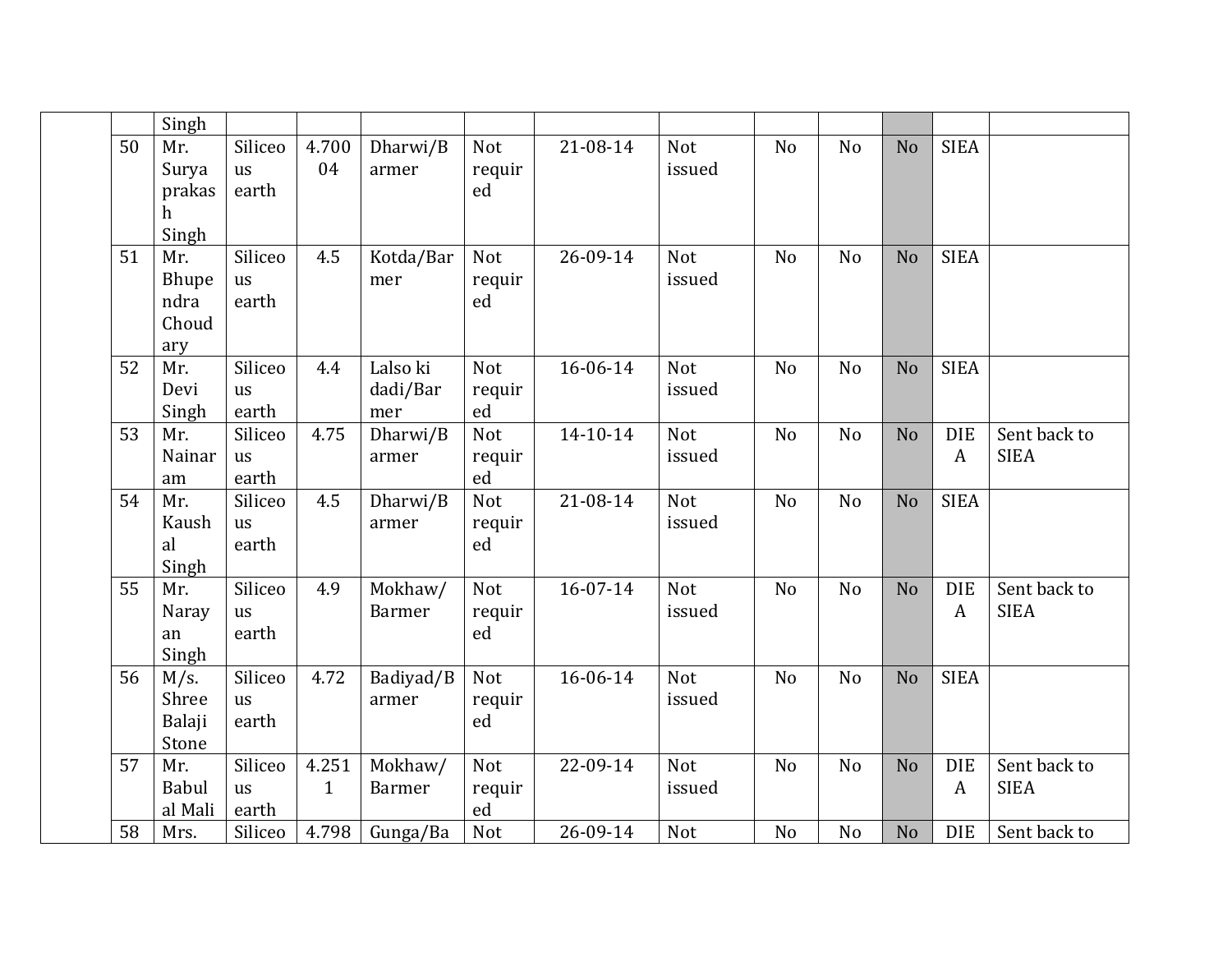|                           |    | Kalaw<br>ati<br>Devi                                           | us<br>earth                          | $\overline{2}$                                                  | rmer                       | requir<br>ed                |          | issued               |                |                |                | A                        | <b>SIEA</b>                                                                                                                                          |
|---------------------------|----|----------------------------------------------------------------|--------------------------------------|-----------------------------------------------------------------|----------------------------|-----------------------------|----------|----------------------|----------------|----------------|----------------|--------------------------|------------------------------------------------------------------------------------------------------------------------------------------------------|
|                           | 59 | Mr.<br><b>Balvee</b><br>r<br>Singh                             | Siliceo<br>us<br>earth               | 4.89                                                            | Sajit/Jaisal<br>mer        | Not<br>requir<br>ed         | 29-05-14 | <b>Not</b><br>issued | N <sub>o</sub> | N <sub>o</sub> | N <sub>o</sub> | <b>SIEA</b>              |                                                                                                                                                      |
|                           | 60 | Mr.<br>Ramsa<br>waroo<br>$\mathbf{D}$                          | Siliceo<br>us<br>earth               | 4.363<br>$\mathbf{0}$                                           | Sajit/Jaisal<br>mer        | Not<br>requir<br>ed         | 23-07-14 | Not<br>issued        | N <sub>o</sub> | N <sub>o</sub> | N <sub>o</sub> | <b>SIEA</b>              |                                                                                                                                                      |
|                           | 61 | Mr.<br>Avinas<br>h Vyas                                        | Siliceo<br>us<br>earth               | 4.88                                                            | Bhinyasar<br>/Jaisalmer    | Not<br>requir<br>ed         | 27-01-14 | Not<br>issued        | N <sub>o</sub> | N <sub>o</sub> | N <sub>o</sub> | <b>SIEA</b>              |                                                                                                                                                      |
|                           | 62 | Mr.<br>Amit<br>Agraw<br>al                                     | Siliceo<br>us<br>earth               | 4.9                                                             | Mandai/Ja<br>isalmer       | Not<br>requir<br>ed         | 27-01-14 | Not<br>issued        | N <sub>o</sub> | No             | N <sub>o</sub> | <b>SIEA</b>              |                                                                                                                                                      |
|                           | 63 | Mr.<br>Yoges<br>h Vyas                                         | Siliceo<br>us<br>earth               | 4.9                                                             | Mandai/Ja<br>isalmer       | Not<br>requir<br>${\rm ed}$ | 27-01-14 | Not<br>issued        | N <sub>o</sub> | No             | N <sub>o</sub> | <b>SIEA</b>              |                                                                                                                                                      |
|                           | 64 | Mrs.<br>Seema<br>Vyas                                          | Siliceo<br>us<br>earth               | 4.9                                                             | Mandai/Ja<br>isalmer       | <b>Not</b><br>requir<br>ed  | 27-01-14 | <b>Not</b><br>issued | N <sub>o</sub> | No             | N <sub>o</sub> | <b>SIEA</b>              |                                                                                                                                                      |
| Madh<br>ya<br>Prade<br>sh | 65 | M/s<br>Rio<br>Tinto<br>Explor<br>ation<br>India<br>Pvt<br>Ltd. | Diamo<br>nd<br>and<br>Kimbe<br>rlite | 971.5<br>95<br>(954)<br>$ML+1$<br>7.595<br>Appr<br>oach<br>Road | Bakswaha<br>Chhatarpu<br>r | 17.11.<br>2011              | $-$      | $\sim$ $\sim$        | $-$            | $\overline{a}$ |                | $\overline{\phantom{a}}$ | In principal<br>approval of<br>Environmental<br>clearance has<br>been received<br>during the 37th<br>Meeting of the<br>Reconstituted<br>Committee of |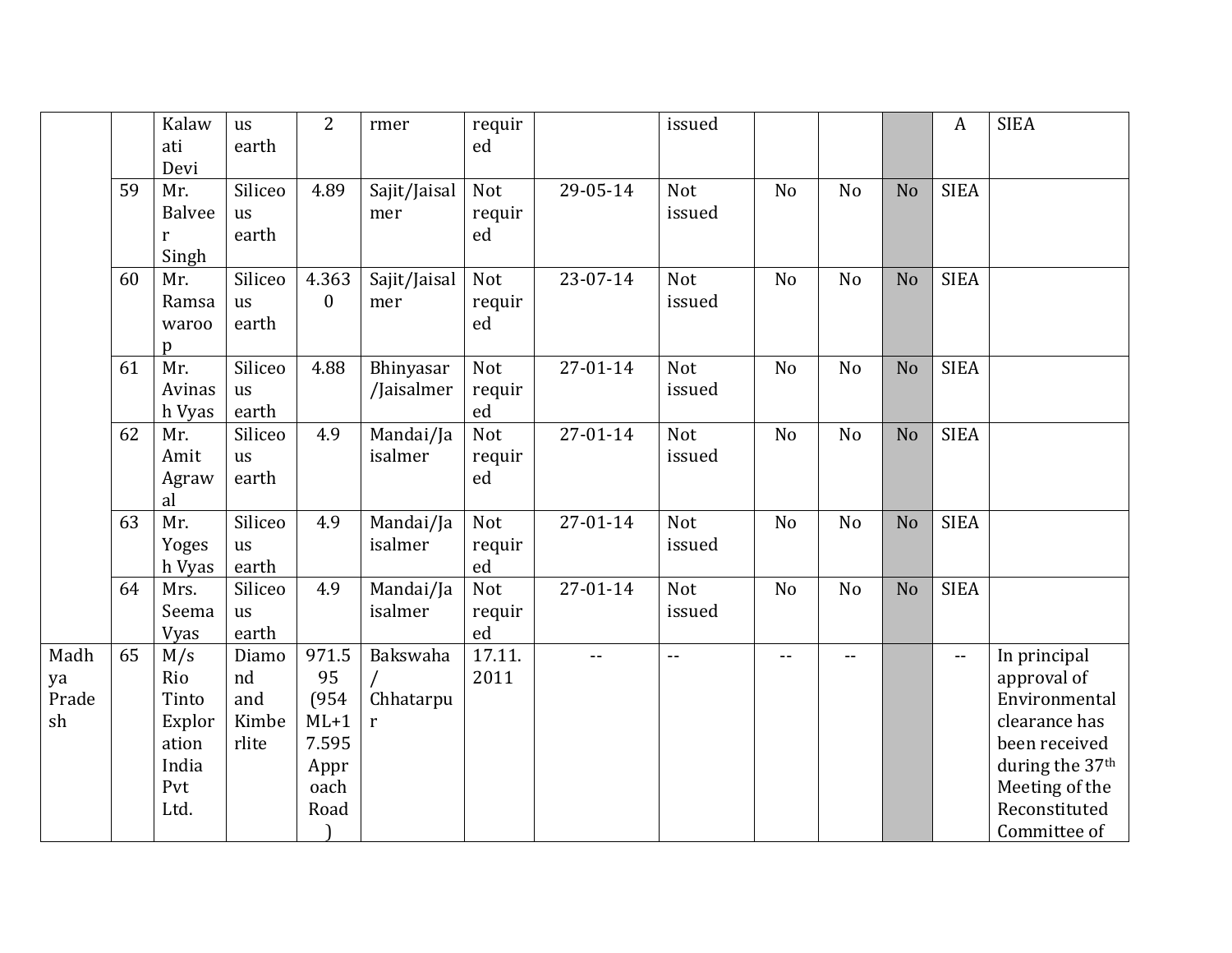|                  |    |                                                          |               |              |                                               |              |            |         |                |                        |                          |                                                                                   | the Expert<br>Appraisal<br>committee for<br>Environmental<br>Appraisal of<br>Mining<br>Projects<br>Constituted<br><b>Under EIA</b><br>Notification<br>dated 25-27th<br>August2015. |
|------------------|----|----------------------------------------------------------|---------------|--------------|-----------------------------------------------|--------------|------------|---------|----------------|------------------------|--------------------------|-----------------------------------------------------------------------------------|------------------------------------------------------------------------------------------------------------------------------------------------------------------------------------|
| Chhatt<br>isgarh | 66 | M/s<br><b>MSP</b><br>Steel &<br>Power<br>Ltd.<br>Kolkata | ne            | $\mathbf{0}$ | Limesto 398.26 Acholi, Durg                   | $\sim$       | 01.02.2011 | 20.9.11 | $\blacksquare$ | 15.4.1<br>$\mathbf{1}$ | ÷.                       | RH,<br><b>CECB</b><br>8<br>Collect<br>lor<br>Durg<br>for<br>public<br>hearin<br>g |                                                                                                                                                                                    |
|                  | 67 | M/s<br>Jaisawa tone<br>l Neco<br>Ltd.                    | Limes         | 9            | 159.66 Parsabhader<br>, Kokdi,<br>Balodabazar | $\mathbf{r}$ | 08.02.2011 |         |                |                        | $\overline{\phantom{0}}$ | MoEF<br>for<br>issuin<br>$\ $ g TOR                                               | Presentation<br>made on<br>4.5.2016 before<br>EAC, MoEF for<br>TOR.                                                                                                                |
|                  | 68 | M/s<br>Ultrate<br>ch<br>Cement<br>Ltd.<br>Raipur         | Limes<br>tone | 689.04<br>8  | Mohrenga,<br>Murra,<br>Raipur                 | $\sim$       | 19.04.12   | 28.3.13 | 18.9.1<br>5    | 28.2.1<br>6            | ÷.                       | MoEF<br>for EC<br>Order                                                           | Final<br>presentation<br>has been done<br>on 25.4.16.<br>EC<br>recommended                                                                                                         |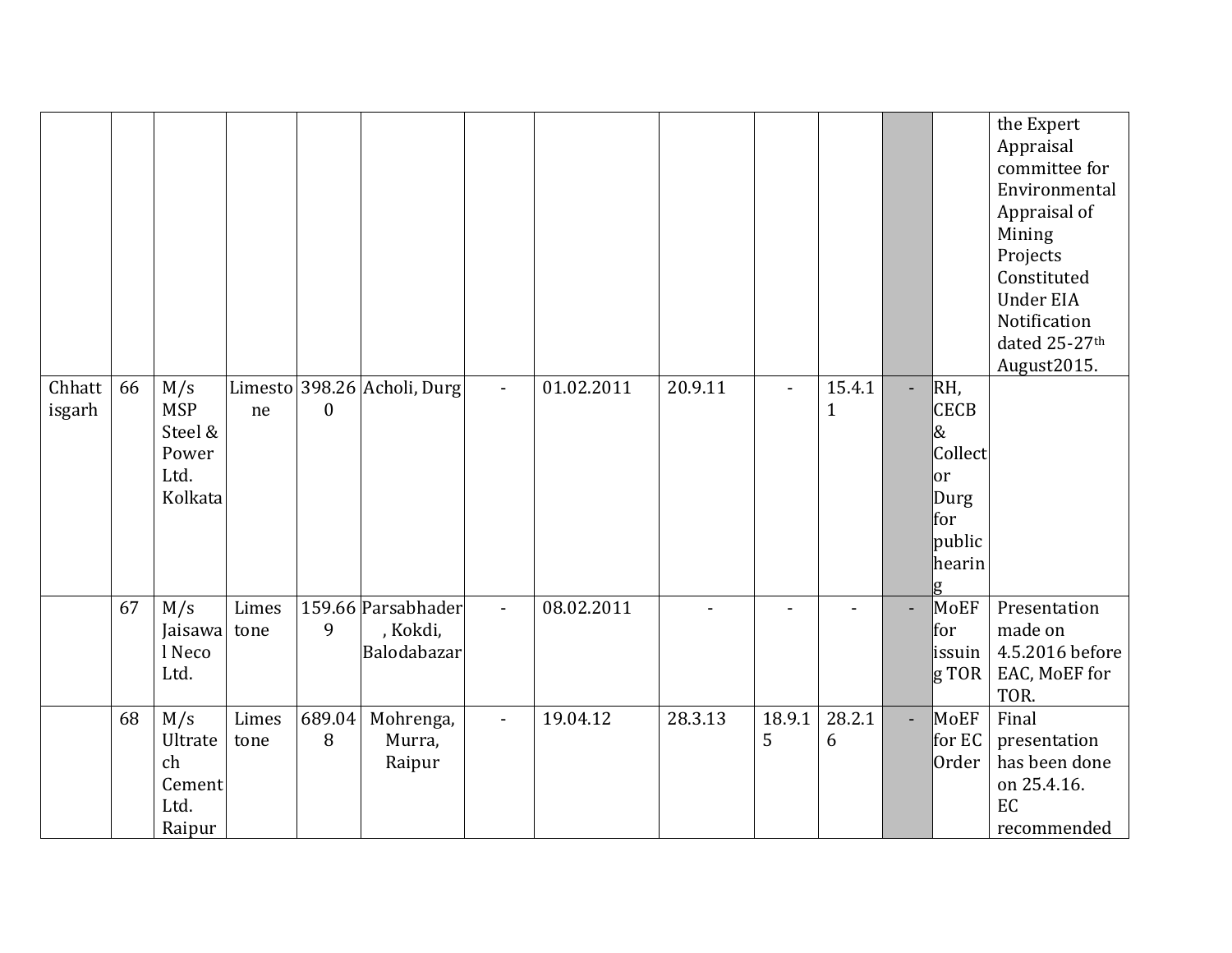|    |                                                         |                 |                          |                                           |                |                                           |                                 |                |                      |                                                  | for grant.                                                                                    |
|----|---------------------------------------------------------|-----------------|--------------------------|-------------------------------------------|----------------|-------------------------------------------|---------------------------------|----------------|----------------------|--------------------------------------------------|-----------------------------------------------------------------------------------------------|
| 69 | M/s<br>Ultrate<br>ch<br>Cement<br>Ltd.<br>Raipur        | Limes<br>tone   | 157.12<br>$\overline{2}$ | Guma,<br>Balodabazar                      |                | 17.11.2009                                | 16.9.13                         | 10.2.1<br>6    | 8.6.15<br>(Draft)    | MoEF<br>lfor<br>fixing<br>date<br>lfor<br>presen | Final EIA & EMP<br>is under<br>preparation<br>which is to be<br>submitted to<br>MoEF shortly. |
| 70 | M/s<br>Emami<br>Pepar<br>Mills<br>Ltd,                  | Limes<br>tone   | 35-864                   | Dhandhani,<br>Balodadbaza<br>$\mathbf{r}$ | $\blacksquare$ | 5.09.2014                                 | 28.10.15<br>4.4.16<br>(Revised) | $\blacksquare$ | Not<br>submit<br>ted | ta-tion<br>Comp<br>any                           | Preparation of<br>Draft EIA / EMP<br>is pending<br>company.                                   |
| 71 | M/s<br>Monet<br>Ispat &<br>Enargy<br>Ltd.<br>Raipur     | Limes<br>tone   | 278-<br>144              | Gaitra,<br>Balodabazar                    | $\sim$         | 03.11.2009<br>30.9.2013<br>(Revised area) | 17.2.16                         | $\overline{a}$ | Not<br>submit<br>ted | Comp<br>any                                      | Preparation of<br>Draft EIA / EMP<br>is pending<br>company.                                   |
| 72 | M/s<br>Monet<br>Ispat &<br>Enargy<br>Ltd.<br>Raipur     | Limesto<br>ne   | $252 -$<br>552           | Posri and<br>Guma,<br>Balodabazar         | $\blacksquare$ | 5.10.2010<br>30.9.2013<br>(Revised area)  | 17.2.16                         | $\blacksquare$ | Not<br>submit<br>ted | Comp<br>any                                      | Preparation of<br>Draft EIA / EMP<br>is pending<br>company.                                   |
| 73 | M/s<br><b>SKS</b><br>Ispat &<br>power<br>Ltd.<br>Raipur | Lime<br>Stone   | 299-<br>751              | Lohrabodh,<br>Bilaspur                    |                | 13.10.08                                  | 29.07.11                        | $\overline{a}$ |                      |                                                  | Absent in Revue<br><b>Meeting Dated</b><br>02.06.2016                                         |
| 74 | M/s                                                     | Iron Ore 220-00 |                          | Rasuli,                                   | 24.09.0        | $\overline{a}$                            | 13.2.15                         | $\overline{a}$ |                      | <b>CECB</b>                                      | Paper                                                                                         |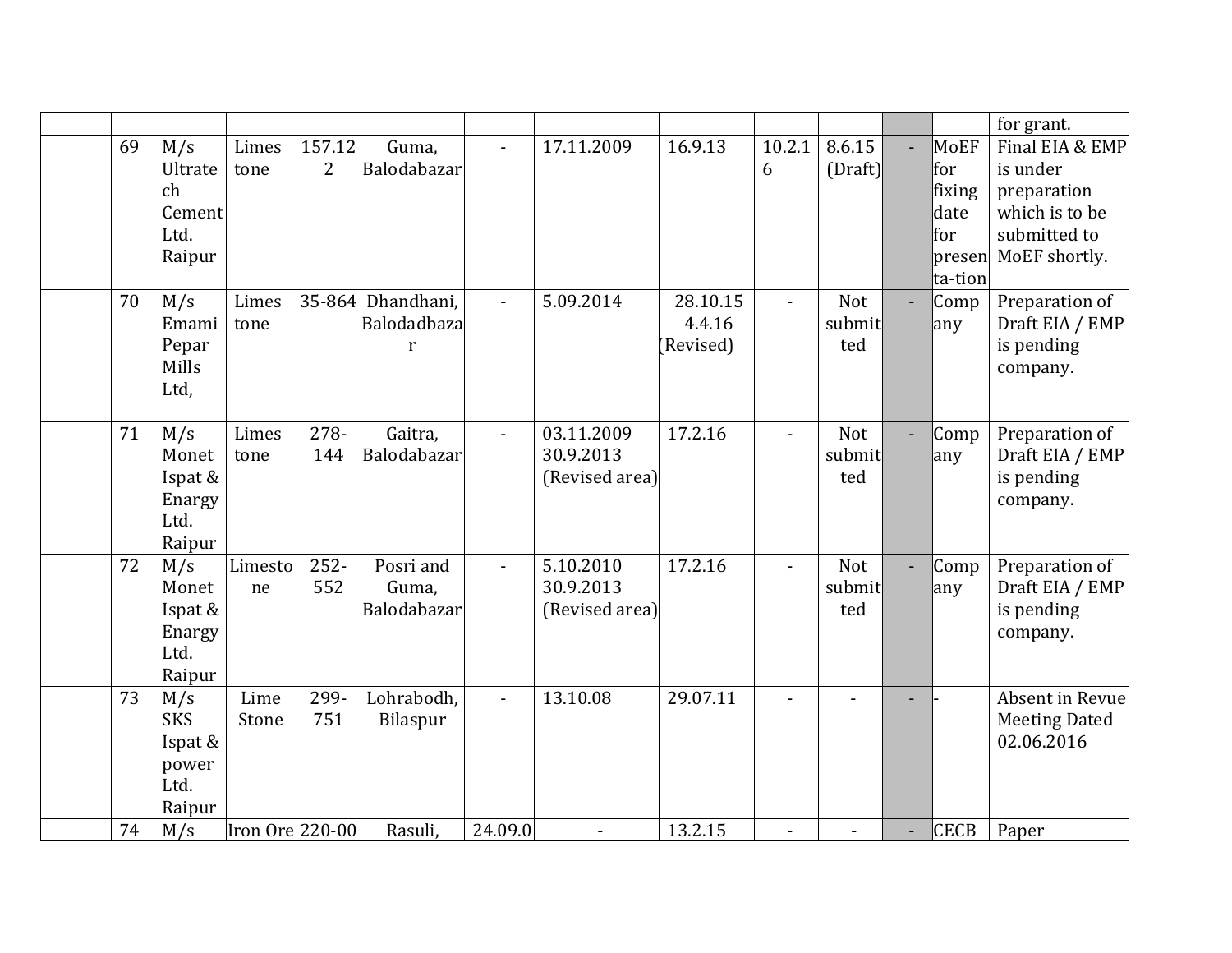|               |    | Navbha<br>rat<br>Fuse<br>Compa<br>ny Ltd.<br>Raipur              |                     |                               | Kanker                                  | 8                       |                                         |                    |                    |                | to fix<br>date<br>for<br>Public<br>Hearin<br>g | submitted on<br>1.6.16 for public<br>hearing.                   |
|---------------|----|------------------------------------------------------------------|---------------------|-------------------------------|-----------------------------------------|-------------------------|-----------------------------------------|--------------------|--------------------|----------------|------------------------------------------------|-----------------------------------------------------------------|
|               | 75 | Shree<br><b>Bajaran</b><br>g<br>power<br>Ispat<br>Ltd.<br>Raipur | Iron<br><b>Ore</b>  |                               | 57-00 Chotedongar 13.04.1<br>, Bastar   | $\mathbf{1}$            | 15.3.16                                 |                    |                    |                | compa<br>ny                                    | Data collection<br>for EC is under<br>process.                  |
|               | 76 | M/s<br>Arti<br>Sponge<br>Ltd.                                    | Iron<br><b>Ore</b>  | 31-55                         | Alnar,<br>Dantewada                     | 21.04.1<br>$\mathbf{1}$ | 9.9.2015                                |                    |                    |                | Comp<br>any                                    | Data collection<br>completed,<br>report has to be<br>submitted. |
|               | 77 | CMDC/<br><b>NMDC</b>                                             | Iron<br><b>Ore</b>  | 646-<br>596                   | Deposit No.<br>4.<br>Dantewada          | 30.11.1<br>$\mathbf{1}$ | 12.8.14                                 | 7.12.1<br>5        | 28.3.1<br>6        |                | MoEF,<br>Delhi<br>for<br>formal<br>order       |                                                                 |
|               | 78 | <b>CMDC</b>                                                      | Bauxite             | 99-35                         | Pathrai,<br>Sarguja                     | 7.3.13                  | 17.4.15                                 | 5.12.1<br>5        | $\blacksquare$     |                | MoEF<br>Delhi                                  | Final<br>presentation<br>has been fixed<br>on 22.6.16           |
| Jharkh<br>and | 79 | M/s<br><b>Rungt</b><br>a Sons<br>Pvt.<br>Ltd.                    | Iron<br>ore<br>(ML) | 343.0<br>$\mathbf{0}$<br>Acre | <b>Bokna</b><br>(West<br>Singhbhu<br>m) | 11.09.<br>1990          | $J-$<br>11015/2<br>17/2008<br>IA.II(M), | 08.0<br>6.20<br>09 | 14.0<br>7.20<br>10 | $\blacksquare$ | <b>MoE</b><br>F&<br>cc                         | <b>Kept</b> in<br>abeyance for<br>Forsetry<br>Clearance         |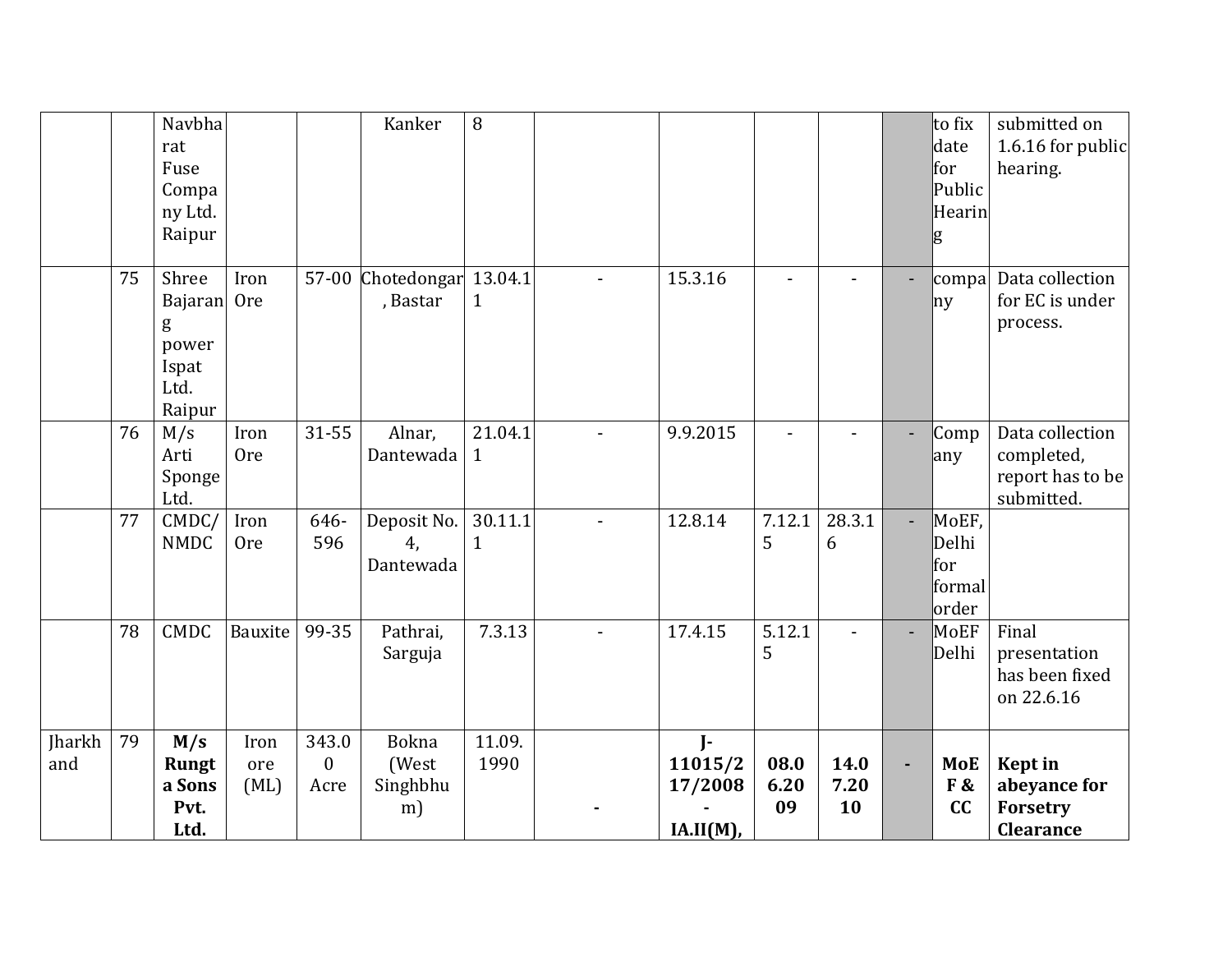|                   |    |                                                                    |                     |                |                                             |                |                                                         | dated-<br>25.11.20<br>08                                                    |                         |                    |                |                        |                                                                |
|-------------------|----|--------------------------------------------------------------------|---------------------|----------------|---------------------------------------------|----------------|---------------------------------------------------------|-----------------------------------------------------------------------------|-------------------------|--------------------|----------------|------------------------|----------------------------------------------------------------|
|                   | 80 |                                                                    |                     | 155.2          | Bokna                                       | 16.08.         |                                                         |                                                                             |                         |                    |                |                        |                                                                |
|                   |    | M/s<br><b>AML</b><br>Ltd.                                          | Iron<br>ore<br>(ML) | 1 Ha.          | (West<br>Singhbhu<br>m)                     | 2005           |                                                         |                                                                             | It relates to MOEF, GOI |                    |                |                        |                                                                |
|                   | 81 | M/s<br><b>Rungt</b><br>a<br><b>Mines</b><br>Ltd.                   | Iron<br>ore<br>(ML) | 350.5<br>0 Ha. | Kodlibad<br>(West<br>Singhbhu<br>m)         | 18.04.<br>2006 | $\blacksquare$                                          | $\mathbf{I}$<br>11015/6<br>87/2007<br>IIA.II(M)<br>dated-<br>23.04.20<br>08 | 01.1<br>2.20<br>08      | 18.1<br>2.20<br>08 | $\blacksquare$ | <b>MoE</b><br>F&<br>cc | <b>Kept</b> in<br>abeyance for<br>Forsetry<br><b>Clearance</b> |
|                   | 82 | M/s<br><b>Arcel</b><br>ar<br><b>Mittal</b><br><b>India</b><br>Ltd. | Iron<br>ore<br>(ML) | 500.0<br>0 Ha. | Silpungi<br>etc.<br>(West<br>Singhbhu<br>m) | 05.06.<br>2008 | M/s Arcelar<br><b>Mittal India</b><br>Ltd.              |                                                                             | It relates to MOEF, GOI |                    |                |                        |                                                                |
| <b>Odish</b><br>a | 83 | $M/s$ .<br>Orissa<br>Spong<br>e Iron<br>Ltd.                       | Iron                | 269.1<br>7     | 189.83                                      | 459            | Garjantoli &<br>Kadamdihi<br>Dist-<br>Keonjhar          |                                                                             |                         | 17.07.02           |                |                        |                                                                |
|                   | 84 | $M/s$ .<br><b>SMC</b><br>Power<br>$\&$<br>Gener                    | Iron                | 189.2<br>35    | 56.804                                      | 246.0<br>39    | Khandaband<br>h & Baitarni<br>R.F.<br>Dist-<br>Keonjhar |                                                                             |                         | 07.04.2010         |                |                        |                                                                |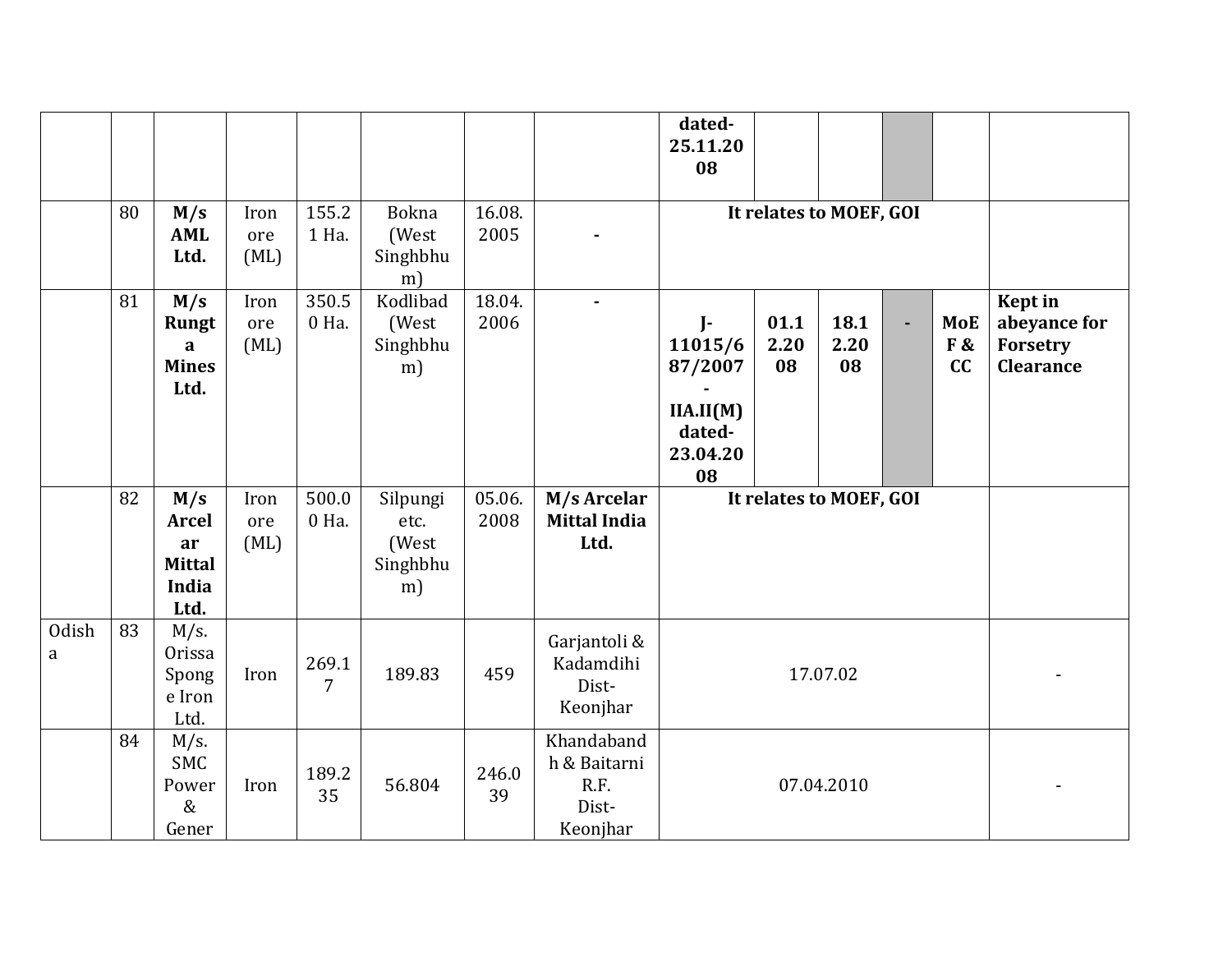|    | ation<br>Ltd.                                      |                         |                         |        |                         |                                                         |                                           |  |
|----|----------------------------------------------------|-------------------------|-------------------------|--------|-------------------------|---------------------------------------------------------|-------------------------------------------|--|
| 85 | K.C.<br>Pradh<br>an                                | Iron                    | 22.77<br>$\overline{4}$ | 1.796  | 24.57                   | Nayagarh<br>Dist-<br>Keonjhar                           | 05.12.03                                  |  |
| 86 | J.N.Pat<br>tnaik                                   | Iron                    | 3.921                   | 0.995  | 4.916                   | Bhanjapali<br>Dist-<br>Sundergarh                       | 19.12.01                                  |  |
| 87 | $M/s$ .<br>Nation<br>al<br>Enterp<br>rises<br>Ltd. | Iron                    | 41.14<br>$\overline{4}$ |        | 41.14<br>$\overline{4}$ | Segasahi<br>Dist-<br>Sundergarh                         | NA<br>However LoI<br>issued on 20.12.1997 |  |
| 88 | $M/s$ .<br>Nation<br>al<br>Enterp<br>rises         | Iron                    | 15.07<br>$\overline{4}$ |        | 15.07<br>$\overline{4}$ | Adaghat<br>Dist-<br>Sundergarh                          | 04.10.2000                                |  |
| 89 | M/s.D<br>eepak<br>Steel<br>$\&$<br>Power<br>Ltd.   | Iron &<br>Manga<br>nese | 37.81<br>69             | 0.8701 | 38.68<br>7              | Khandaband<br>h & Baitarni<br>R.F.<br>Dist-<br>Keonjhar | NA<br>However LoI<br>issued on 20.08.2007 |  |
| 90 | M/s.0<br>CL<br>India<br>Ltd.                       | Iron &<br>Manga<br>nese | 43.09<br>$\mathbf{1}$   | 2.04   | 45.13<br>$\mathbf{1}$   | Kundaposi<br>Dist-<br>Keonjhar                          | 29.09.2008                                |  |
| 91 | M/s.S<br>hree<br>Metali<br>ks Ltd.                 | Iron &<br>Manga<br>nese | 35.77<br>$\overline{4}$ |        | 35.77<br>$\overline{4}$ | Khandaband<br>h & Baitarni<br>R.F. Dist-<br>Keonjhar    | 13.04.07                                  |  |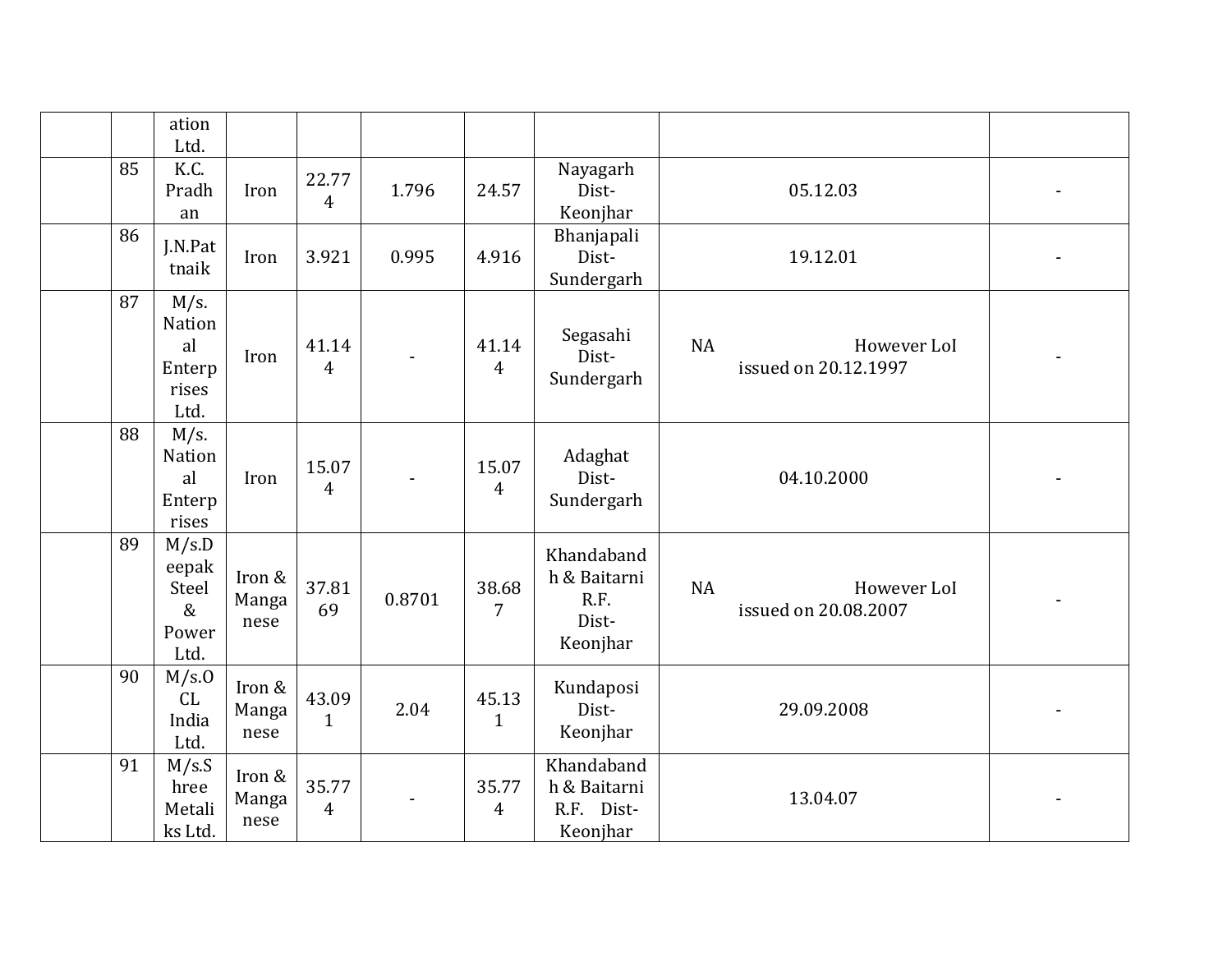| 92 | $M/s$ .<br>Prakas<br>$\mathbf h$<br>Indust<br>ries<br>Ltd. | Iron &<br>Manga<br>nese | 3.833<br>$\overline{2}$ | 15.6988 | 19.53<br>$\overline{2}$ | Sirkagutta<br>Dist-<br>Keonjhar                  | 17.06.09                                         |  |
|----|------------------------------------------------------------|-------------------------|-------------------------|---------|-------------------------|--------------------------------------------------|--------------------------------------------------|--|
| 93 | $M/s$ .<br>OMC<br>Ltd.                                     | Iron &<br>Manga<br>nese | 361.4<br>05             | 55.43   | 416.8<br>35             | Kunduripani<br>& Chormalda<br>Dist-<br>Keonjhar  | 06.11.2007                                       |  |
| 94 | D.C.<br>Jain                                               | Iron &<br>Manga<br>nese | 257.7<br>84             |         | 257.7<br>84             | Sidhamatha<br>R.F<br>Dist-<br>Keonjhar           | 04.03.83                                         |  |
| 95 | Dr. S.<br>Pradh<br>an                                      | Iron &<br>Manga<br>nese | 94.25<br>6              |         | 94.25<br>6              | Sidhamatha<br>R.F<br>Dist-<br>Keonjhar           | 04.03.83                                         |  |
| 96 | Dr. S.<br>Pradh<br>an                                      | Iron &<br>Manga<br>nese | 145.7<br>72             | 7.115   | 152.9<br>27             | Kalaparbat<br>Dist-<br>Keonjhar                  | 08.04.99                                         |  |
| 97 | M/s<br>OMC<br>Ltd                                          | Iron &<br>Manga<br>nese | 5091.<br>84             |         | 5091.<br>84             | Malangatoli<br>Dist-<br>Keonjhar &<br>Sundergarh | 20.12.2000                                       |  |
| 98 | M/s.<br>Pradh<br>an<br>Associ<br>ates                      | Iron &<br>Manga<br>nese | 434.1<br>96             | 50.554  | 484.7<br>5              | Rengalbeda<br>& Segasahi<br>Dist-<br>Sundergarh  | NA<br>However, LoI<br>issued on 13.11.1991       |  |
| 99 | Miter<br>Sen                                               | Manga<br>nese           | 4.115                   | 17.241  | 21.35<br>6              | Katasahi<br>Dist-<br>Keonjhar                    | <b>NA</b><br>However LoI<br>issued on 08.01.2004 |  |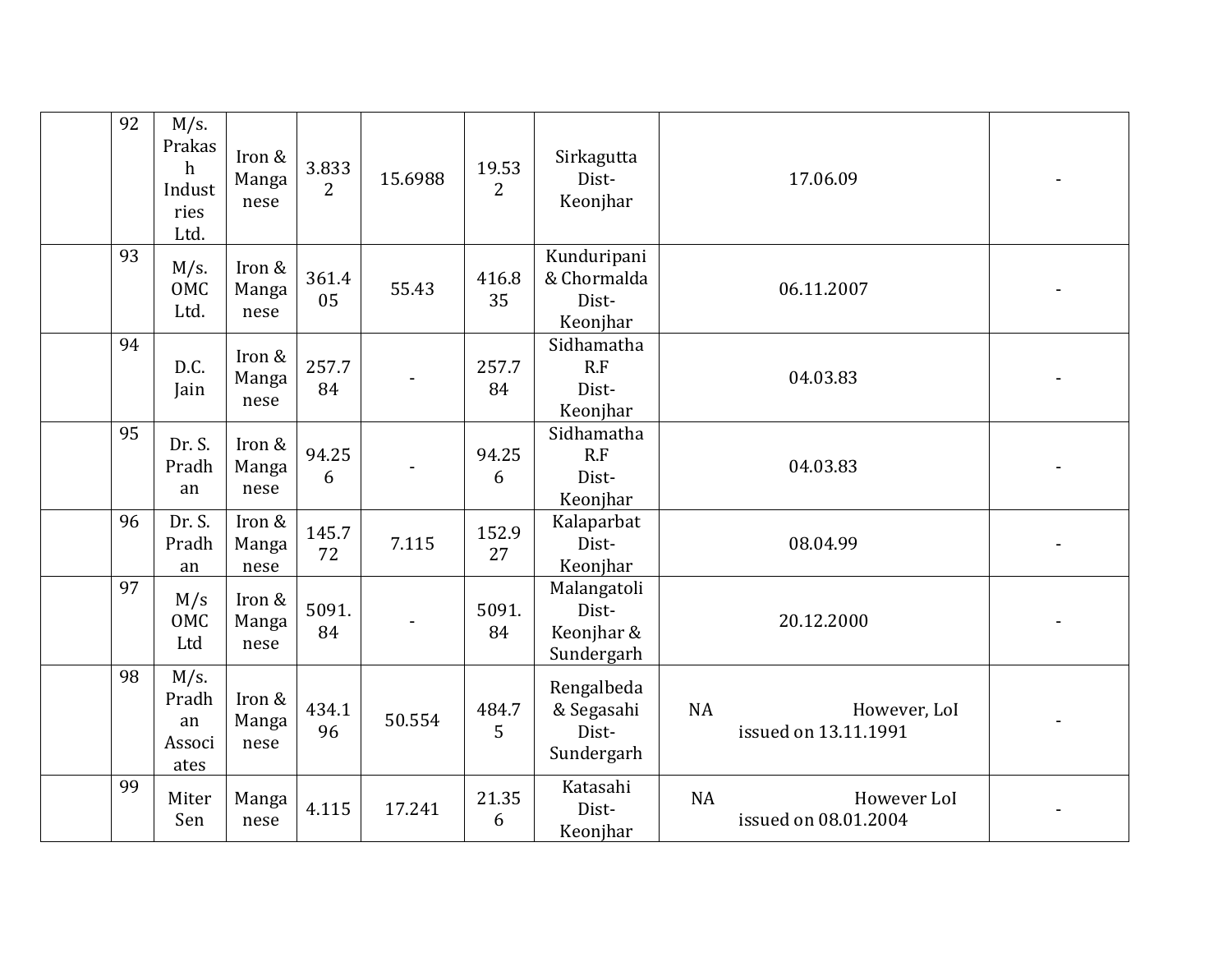| 10<br>$\boldsymbol{0}$ | Rudra<br>sen<br>Sindh<br>$\mathbf u$             | Manga<br>nese                   | 41.83<br>9              | 23.871  | 65.71                   | Bhanjapali,<br>Koira, Dist-<br>Sundergarh                                | 14.12.1999                                       |                        |
|------------------------|--------------------------------------------------|---------------------------------|-------------------------|---------|-------------------------|--------------------------------------------------------------------------|--------------------------------------------------|------------------------|
| 10<br>$\mathbf{1}$     | Sri<br>Jagadi<br>sh<br>Mishr<br>$\rm{a}$         | Manga<br>nese                   | 19.6                    |         | 19.6                    | Sarkunda<br>R.F. Dist-<br>Sundergarh                                     | <b>NA</b><br>However LoI<br>issued on 07.09.93   |                        |
| 10<br>$\overline{2}$   | $M/s$ .<br>OMC<br>Ltd.                           | Bauxit<br>$\mathsf e$           | 721.3<br>23             |         | 721.3<br>23             | Lanjigarh<br>(Niyamgiri<br>R.F) Dist-<br>kalahndi &<br>Rayagada          | <b>NA</b><br>However LoI<br>issued on 05.10.2004 |                        |
| 10<br>3                | M/s.B<br>alasor<br>$\mathsf e$<br>Alloys<br>Ltd. | Chro<br>mite                    | 35.6                    |         | 35.6                    | Kaliapani<br>Dist-Jajpur                                                 | 16.04.99                                         |                        |
| 10<br>$\overline{4}$   | Sri<br>V.P.<br>Sinha                             | Limes<br>tone &<br>Dolom<br>ite | 10.68<br>3              | 29.197  | 39.88                   | Uduruma<br>Dist-<br>Sundergarh                                           |                                                  | 2357/SM<br>Dt.28.07.05 |
| 10<br>5                | $M/s$ .<br><b>MESC</b><br>O Ltd.                 | Iron                            | 692.6<br>95             | 802.668 | 1519.<br>98             | Kadakala,<br>Luhakala,<br>Pidapokhari<br>and Sundra<br>Dist-<br>Keonjhar | 07.01.99                                         |                        |
| 10<br>6                | $M/s$ .<br>OMC<br>Ltd.                           | Iron                            | 560.5<br>$\overline{2}$ |         | 560.5<br>$\overline{2}$ | Uskunda<br>Dist-<br>Sundergarh                                           | <b>NA</b><br>However LoI<br>issued on 29.09.1980 |                        |
| 10                     | $M/s$ .                                          | Iron                            | 805.4                   | 68.794  | 874.2                   | Kadalia,                                                                 | 20.05.99                                         |                        |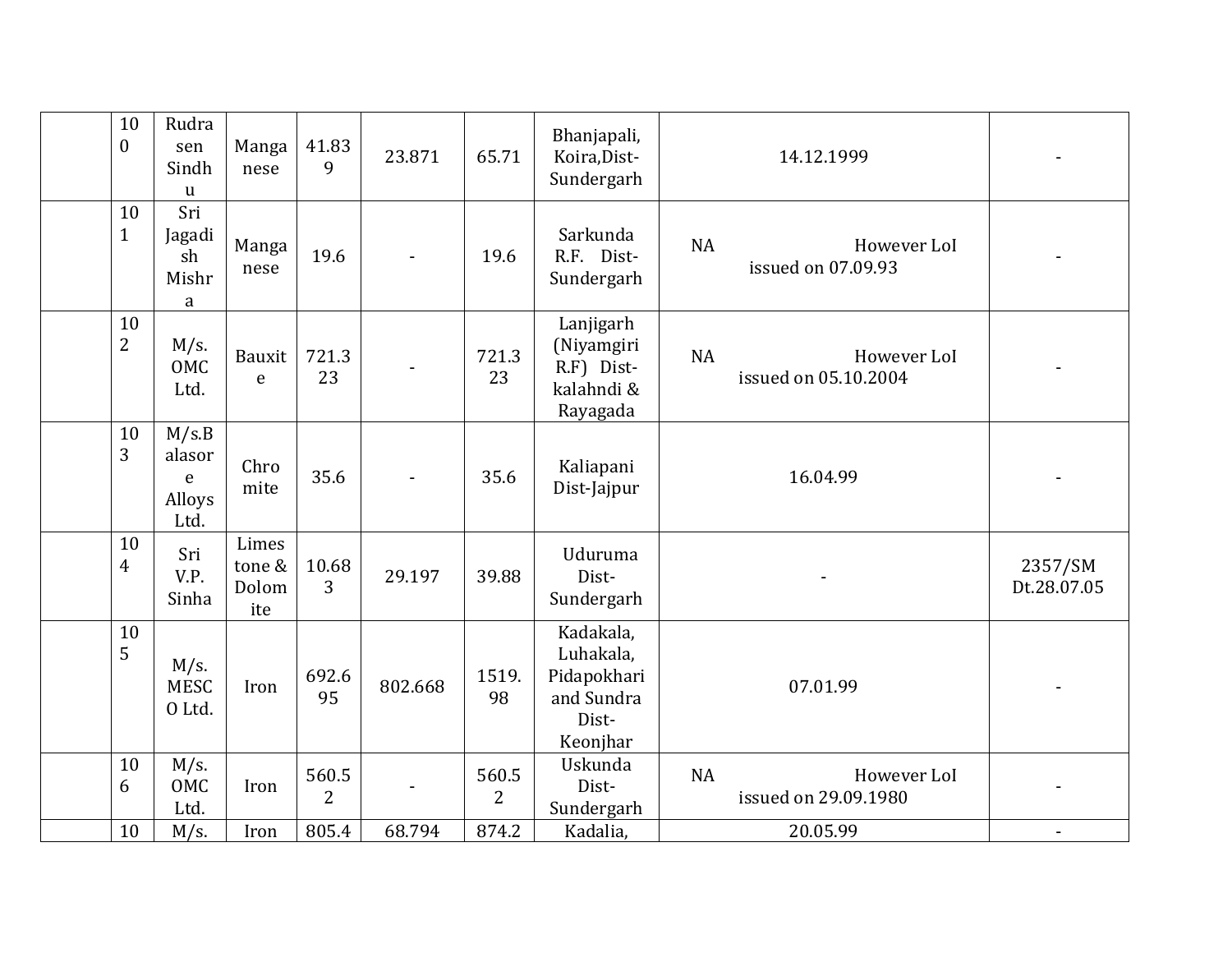| $\overline{7}$       | Nilach                         |                          | 96                    |        | 9                       | Mithrida etc.                                |                                                          |                         |
|----------------------|--------------------------------|--------------------------|-----------------------|--------|-------------------------|----------------------------------------------|----------------------------------------------------------|-------------------------|
|                      | ala                            |                          |                       |        |                         | Dist-                                        |                                                          |                         |
|                      | Ispat                          |                          |                       |        |                         | Sundergarh                                   |                                                          |                         |
|                      | Nigam                          |                          |                       |        |                         |                                              |                                                          |                         |
|                      | Ltd.                           |                          |                       |        |                         |                                              |                                                          |                         |
| 10<br>8              | Sri J.<br>N.<br>Pattan<br>aik  | Iron &<br>Manga<br>nese  | 20.10<br>9            | 37.391 | 57.5                    | Unchabali,<br>Nayagarh,<br>Dist-<br>Keonjhar | 24.10.03                                                 |                         |
| 10<br>9              | $M/s$ .<br>M.G.<br>Mohan<br>ty | Iron &<br>Manga<br>nese  | 153.4<br>72           |        | 153.4<br>72             | KomandoDis<br>t-Sundergarh                   | <b>NA</b><br>However grant<br>order issued on 23.05.1985 |                         |
| 11<br>$\mathbf{0}$   | $M/s$ .<br>OMC<br>Ltd.         | Manga<br>nese            | 294.8                 |        | 294.8                   | Kalta<br>Dist-<br>Sundergarh                 | <b>NA</b><br>However LoI<br>issued on 22.10.1982         |                         |
| 11<br>$\mathbf{1}$   | $M/s$ .<br>OMC<br>Ltd.         | Bauxit<br>e              | 428.3<br>$\mathbf{1}$ |        | 428.3<br>$\mathbf{1}$   | Kodingamali<br>P.F<br>Dist-Koraput           | <b>NA</b><br>However LoI<br>issued on 01.02.1999         |                         |
| 11<br>$\overline{2}$ | M/s.ID<br>COL                  | Chro<br>mite             | 505.2<br>6            |        | 505.2<br>6              | Tangarapad<br>Dist-<br>Dhenkanal             | <b>NA</b><br>However,LoI<br>issued on 14.03.1986         |                         |
| 11<br>3              | M/s.ID<br>COL                  | Chro<br>mite             | 135.0<br>16           | 20.521 | 155.5<br>37             | Ostopal &<br>Tailangi<br>Dist-Jajpur         | 14.12.92                                                 |                         |
| 11<br>$\overline{4}$ | M.<br>Aikath                   | Chro<br>mite             | 36.17<br>9            | 20.477 | 56.65<br>6              | Ostapal Dist-<br>Jajpur                      | NA<br>However, grant<br>order issued on 29.06.1991       |                         |
| 11<br>5              | Sri<br>M.R.<br>Dash            | Graph<br>ite             | 15.70<br>6            | 34.26  | 49.96                   | Dudukamal<br>Dist-Bolangir                   |                                                          | 11866/MG<br>Dt.01.11.85 |
| 11<br>6              | K. C.<br>Pradh<br>an           | Limes<br>tone &<br>Dolom | 18.04<br>4            |        | 18.04<br>$\overline{4}$ | Bhojapur<br>and<br>kandrakela                |                                                          | 11680/MG<br>Dt.23.12.97 |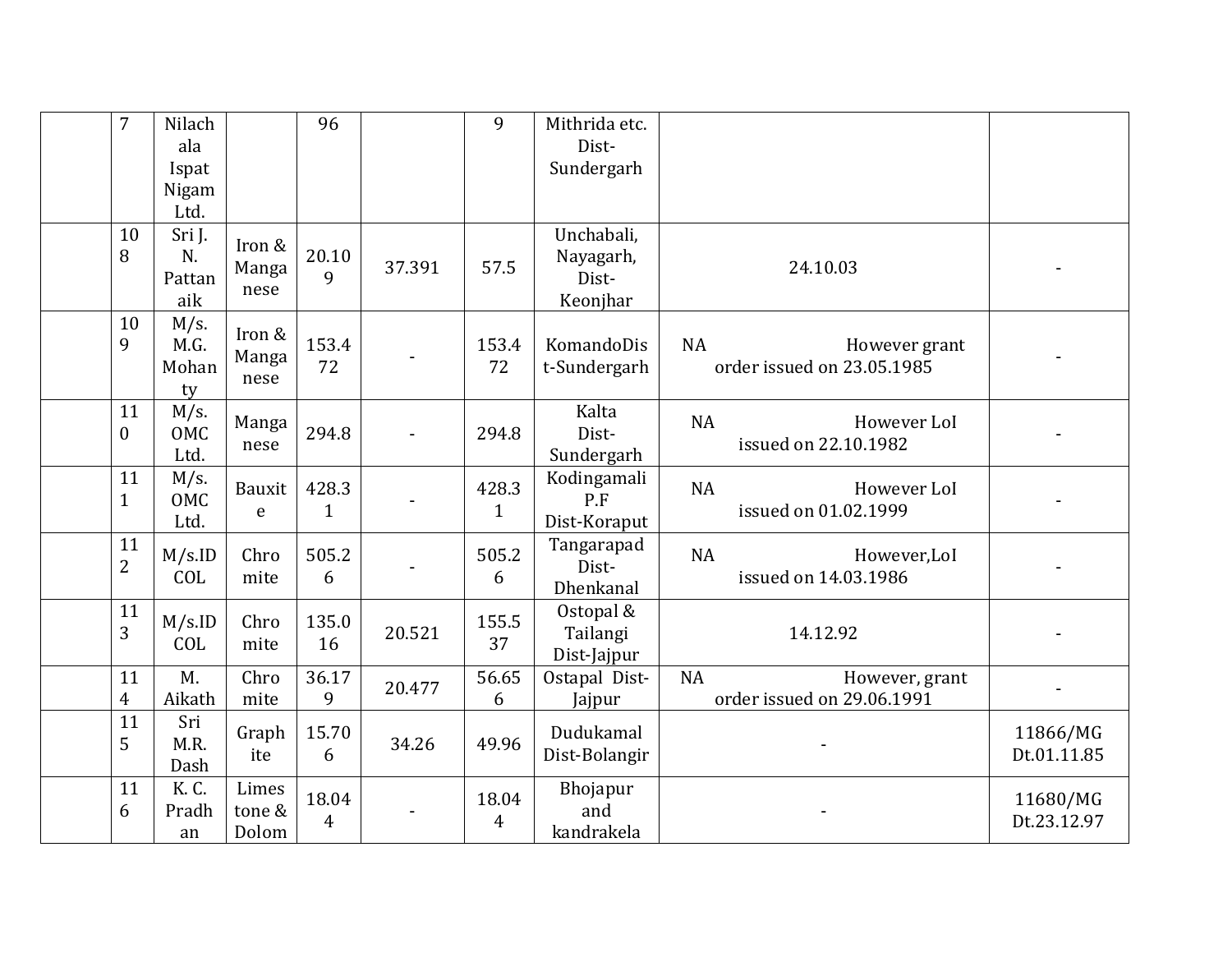|                      |                                                                                 | ite                             |            |        |                         | Dist-<br>Sundergarh                            |           |                                    |                         |
|----------------------|---------------------------------------------------------------------------------|---------------------------------|------------|--------|-------------------------|------------------------------------------------|-----------|------------------------------------|-------------------------|
| 11<br>$\overline{7}$ | K. C.<br>Pradh<br>an                                                            | Limes<br>tone &<br>Dolom<br>ite | 57.20<br>7 |        | 57.20<br>$\overline{7}$ | Lainga Dist-<br>Sundergarh                     |           |                                    | 9001/MG<br>Dt.02.09.95  |
| 11<br>8              | M/s.S<br>hiva<br>Cemen<br>t Ltd.                                                | Limes<br>tone &<br>Dolom<br>ite | 63.95<br>6 |        | 63.95<br>6              | Kutra<br>Dist-<br>Sundergarh                   |           |                                    | 5919/MG<br>Dt.22.05.92  |
| 11<br>9              | $M/s$ .<br><b>Sulaks</b><br>hani<br>Mines<br>$\&$<br>miner<br>als $(P)$<br>Ltd. | Ruby                            | 4.492      | 11.174 | 15.66<br>6              | Karanga<br>Dist-<br>Kalahandi                  |           |                                    | 7920/SM<br>Dt.27.06.01  |
| 12<br>$\overline{0}$ | $M/s$ .<br>Pradh<br>an<br>Indust<br>ries                                        | Graph<br>ite                    | 40.75      | 17.954 | 58.70<br>$\overline{4}$ | <b>Bainibasa</b><br>Dist-Koraput               |           |                                    | 6325/SM<br>dt. 20.06.05 |
| 11<br>3              | M/s.<br>Pradh<br>an<br>Associ<br>ates                                           | Manga<br>nese                   | 7.195      | 32.483 | 39.67<br>8              | Srilijor<br>Dist-Koraput                       | <b>NA</b> | However, LoI<br>issued on 18.11.04 |                         |
| 11<br>$\overline{4}$ | $M/s$ .<br><b>Sulaks</b><br>hani<br>Mines<br>$\&$                               | Ruby                            | 1.59       | 21.012 | 22.60<br>$\overline{2}$ | Poiguda &<br>Badatikinga<br>Dist-<br>Kalahandi |           |                                    | 7923/SM<br>Dt.27.06.01  |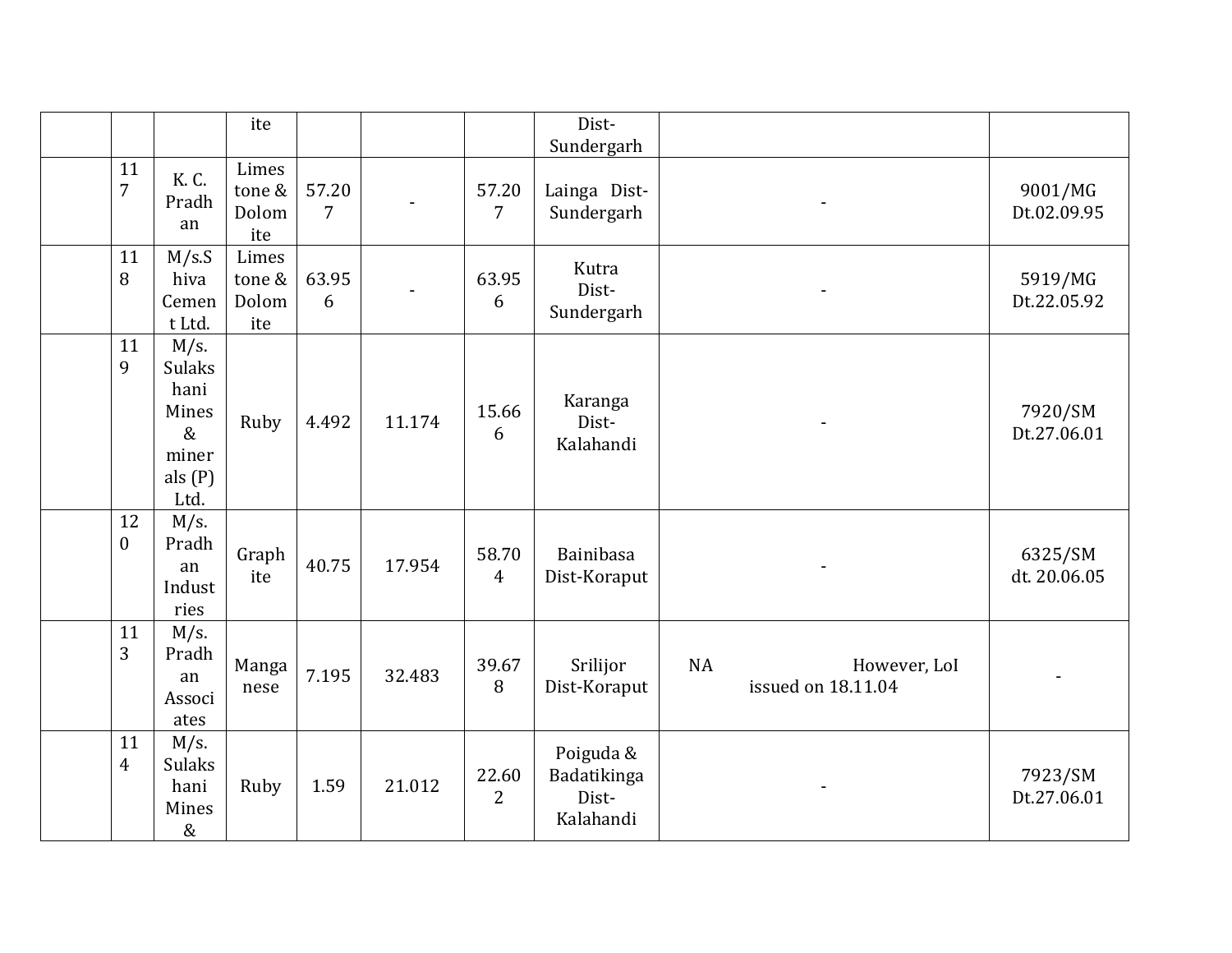|                      | miner<br>als $(P)$<br>Ltd.                    |                                 |                |         |                         |                                                   |                        |                         |
|----------------------|-----------------------------------------------|---------------------------------|----------------|---------|-------------------------|---------------------------------------------------|------------------------|-------------------------|
| 11<br>5              | M/s<br>Pradh<br>an<br>Indust<br>ries          | Graph<br>ite                    | $\blacksquare$ | 39.496  | 39.49<br>6              | Medinipur<br>Dist-<br>Sambalpur                   |                        | 5032/SM<br>Dt.06.05.92  |
| 11<br>6              | $M/s$ .<br>Sita<br>Cemen<br>t Ltd.            | Limes<br>tone &<br>Dolom<br>ite | $\overline{a}$ | 26.265  | 26.26<br>5              | Raibugua &<br>Pugraposhi<br>Dist-<br>Sundergarh   |                        | 67/SM<br>Dt.07.01.10    |
| 11<br>$\overline{7}$ | $M/s$ .<br>Sanjuk<br>ta<br>Gems               | Cat's<br>eye                    | $\blacksquare$ | 17.122  | 17.12<br>$\overline{2}$ | Pipal Padar<br>& Sarigipali<br>Dist-<br>Kalahandi |                        | 7496/SM<br>Dt. 02.07.05 |
| 11<br>8              | M/s.<br>M.C.<br>Ltd.                          | Sand                            | $\blacksquare$ | 75.37   | 75.37                   | Ballinda &<br>Sikisar<br>Dist-Anugul              |                        | 7431/SM<br>Dt.24.09.04  |
| 11<br>9              | $M/s$ .<br>M.C.<br>Ltd.                       | Sand                            | $\blacksquare$ | 127.757 | 127.7<br>57             | Gurujanga &<br>Siriguda<br>Dist-Anugul            |                        | 8327/SM<br>Dt.18.10.04  |
| 12<br>$\mathbf{0}$   | M/s.<br>OMC<br>Ltd.                           | Iron &<br>Manga<br>nese         | $\blacksquare$ |         | 1011.<br>5              | SGBK,<br>Keonjhar                                 | 13.12.1993             |                         |
| 12<br>$\mathbf{1}$   | Sri<br>M.R.<br>Dash                           | Iron                            | 3.331          | 65.299  | 68.63                   | Bhulbera<br>(Khuntapani)<br>Keonjhar              | 27.03.1986             |                         |
| 12<br>$\overline{2}$ | $M/s$ .<br>Kaust<br><b>uv</b><br>Minin<br>g & | Tin                             |                |         | 19                      | Kamarpalli<br>No.1<br>Malkangiri                  | 9767/SM dt. 22.11.2004 |                         |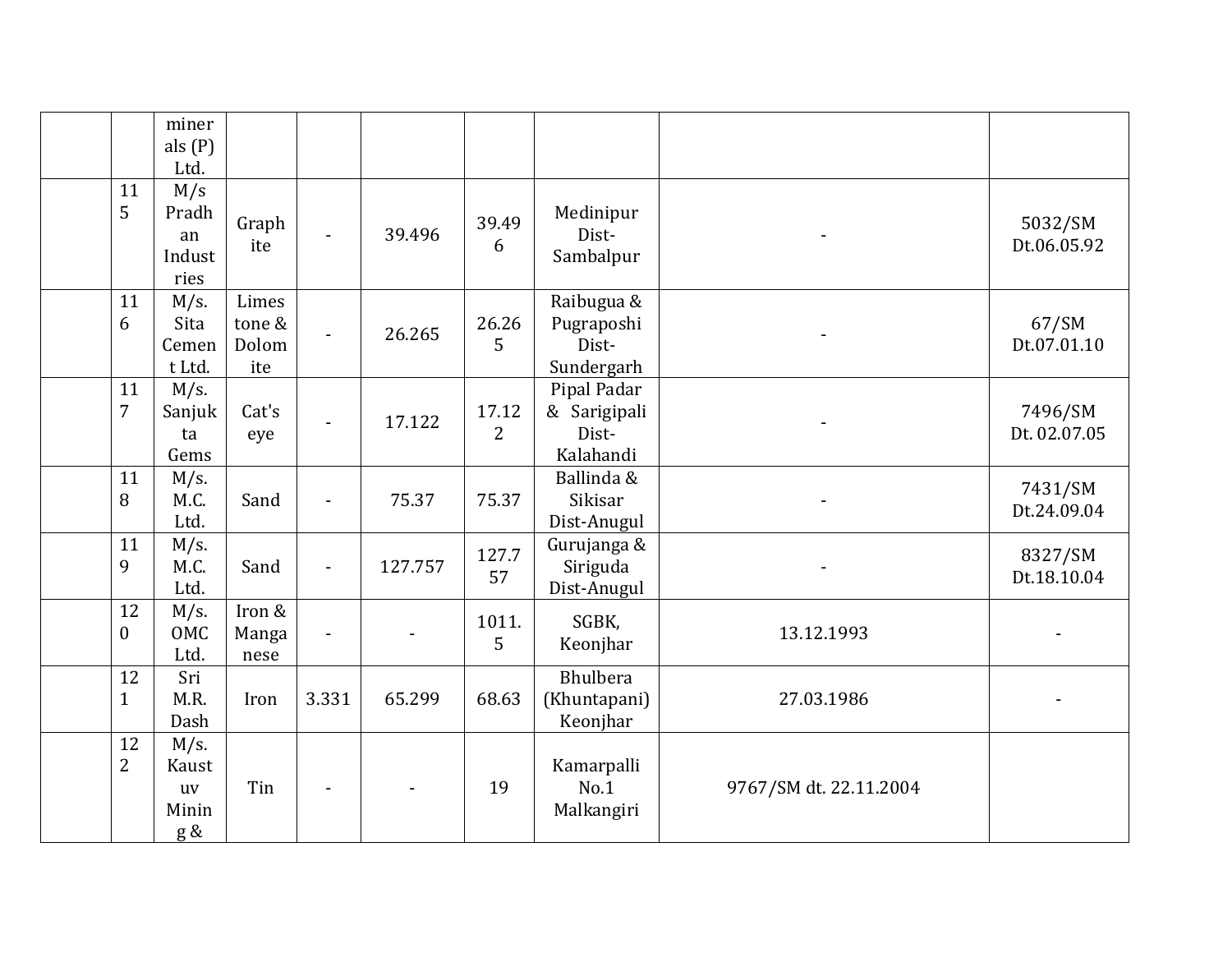|                      | Smelti<br>ng(P)<br>Ltd.                                                       |                                       |                |        |                         |                                                        |                            |
|----------------------|-------------------------------------------------------------------------------|---------------------------------------|----------------|--------|-------------------------|--------------------------------------------------------|----------------------------|
| 12<br>3              | Shri.<br><b>Bijay</b><br>Ku<br>Bansal                                         | Gem<br>stone<br>(Cat's<br>eye)        | 0.538          | 40.947 | 41.48<br>5              | Paikadakulgu<br>da, Rayagada                           | 11915/SM<br>dt. 15.10.2001 |
| 12<br>$\overline{4}$ | Shri.<br>Bajran<br>g Lal<br>Gupta                                             | Semi-<br>precio<br>us<br>stone        | 0.235          | 41.25  | 41.48<br>5              | Paikadakulgu<br>da &<br>Kandhadakul<br>guda            | 11910/SM<br>dt.15.10.2001  |
| 12<br>5              | Shri.<br><b>Bijay</b><br>Ku<br>Bansal                                         | Garne<br>t                            |                |        | 33.53<br>$\overline{2}$ | Ghatapada,<br>Kalahandi                                | 7543/SM<br>dt.13.06.2001   |
| 12<br>6              | Shri<br>0 <sub>m</sub><br>Prakas<br>h Jain                                    | Garne<br>t                            |                |        | 33.53<br>$\overline{2}$ | Ghatapada,<br>Kalahandi                                | 7546/SM<br>dt.13.06.2001   |
| 12<br>$\overline{7}$ | $M/s$ .<br>Bharat<br>Precio<br>us<br>Stone<br>$\&$<br>Miner<br>als(P)<br>Ltd. | Semi-<br>precio<br><b>us</b><br>stone |                |        | 70.55<br>3              | Karlaghati,<br>Litakabaoli,<br>Pidilpodga,<br>Rayagada | 6034/SM<br>dt.07.07.2007   |
| 12<br>8              | $M/s$ .<br>Manik<br>eswari<br>Miner<br>als                                    | Quart<br>$z \, \&$<br>Gemst<br>one    | $\blacksquare$ | 5.358  | 5.358                   | Amarpali,<br>Subarnapur                                | 4078/SM<br>dt.05.06.04     |